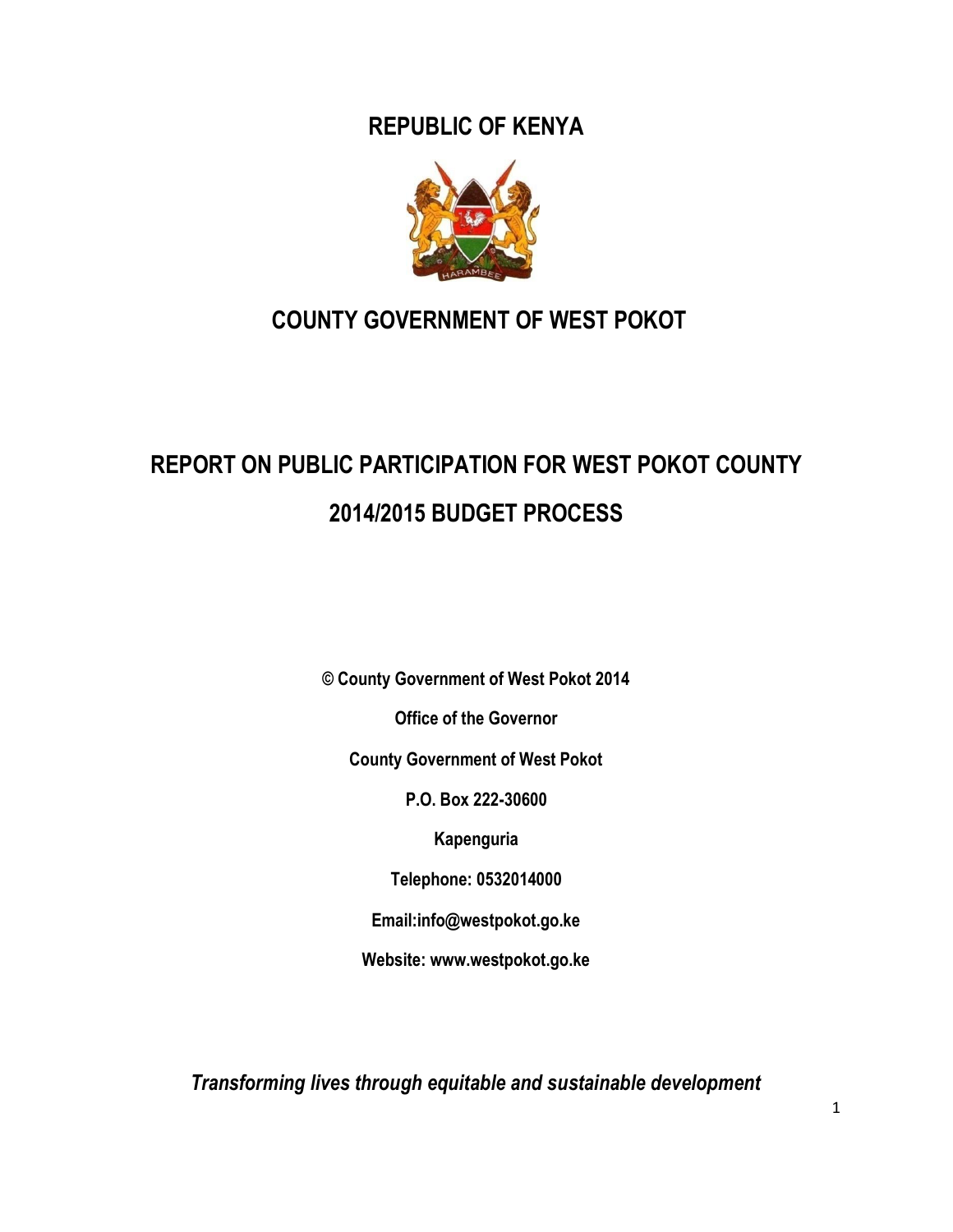#### **PUBLIC PARTICIAPTION REPORT ON THE 2014-2015 BUDGET PROCESS**

#### **INTRODUCTION**

The Constitution of Kenya 2010 provides for a devolved system of government in which the sovereign power of the people is exercised at the national and county levels. The Objects of devolution are:

- To give power of self-governance to the people and enhance the participation of the people in the exercise of the powers of the state and in making decisions affecting them.
- $\div$  To recognize the right of communities to manage their own affairs and to further their development.
- $\cdot \cdot$  To protect and promote the interest and rights of minorities and marginalized communities.
- $\div$  To promote social and economic development and the provision of proximate, easily accessible services throughout Kenya among others.

Article 201 of the Constitution requires that all aspects of public finance in the republic realize the following principles.

- $\downarrow$  That there be openness and accountability, including public participation in financial matters.
- $\downarrow$  Public finance system that promotes an equitable society and in particular expenditure that promotes the equitable development of the country, including by making special provision for the marginalized groups and areas.
- $\downarrow$  Prudent and responsible use and management of public funds.

Similarly, article 125(2) of Public Finance Management Act 2012 states that The County Executive Committee member for finance shall ensure that there is public participation in the budget process.

Since independence, Kenya's economic development focused on alleviation of poverty, improvement of literacy levels, and reducing incidence of diseases. The Sessional paper No. 10 of 1965 focused on the elimination of poverty, disease and ignorance. The paper also supported a policy of rapid economic growth in order to generate resources to meet the equity goal. Subsequent national development plans, the poverty reduction strategy paper, and the economic recovery strategy for wealth and employment creation (ERSWEC) 2003-07 have pursued goals that were closely focused on growth, poverty reduction, employment creation and improvement of the general wellbeing of the people. The Kenya Vision 2030 has similar objectives that aim at socioeconomic transformation of the Kenyan people.

Under this blueprint, Kenya aims to be a middle-income, rapidly industrializing country by 2030, offering all its citizens a high quality of life. Its first Medium Term Plan was implemented between 2008 and 2012.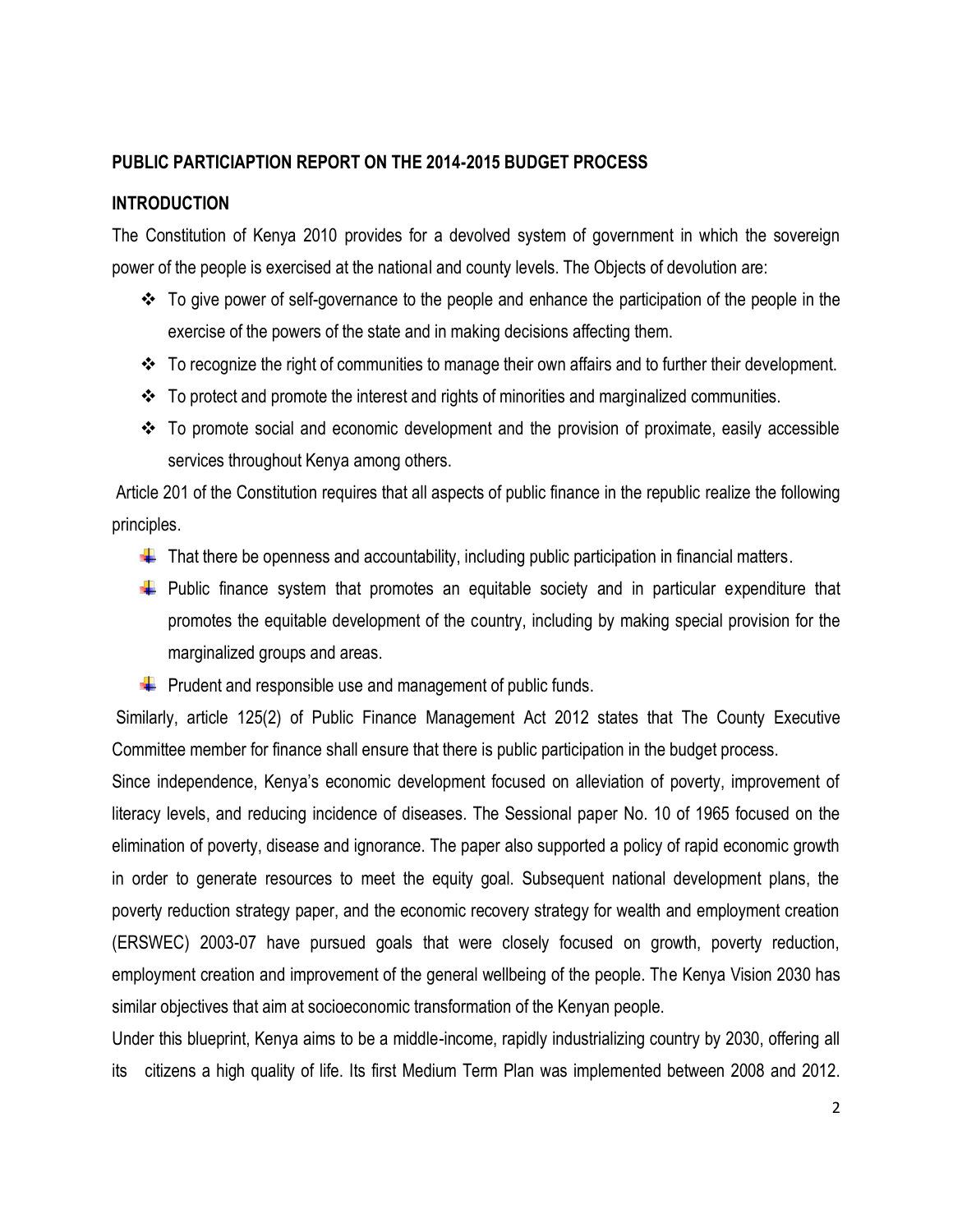The Second Medium Term Plan outlines the policies, programmes and projects to be implement during the five year period starting 2013 to 2017 in order to deliver accelerated and inclusive economic growth, higher living standards, better education and health care, increased job creation especially for youth, commercialized agriculture providing higher rural incomes and affordable food, improved manufacturing sector and more diversified exports. However, over the years, these national strategies have not been very successful to achieve the planned objectives. This has been so due to poor linkages between planning, budgeting and implementation. The decentralized units were charged with planning but budgeting was centralized.

#### **Rationale for public participation**

Participatory budgeting aims to:

**Reduce social exclusion and poverty:** the traditional budgeting process can sometimes contribute to social exclusion and poverty due to elite capture, limiting resources available for service to the poor. By encouraging citizens' participation in budget decision making, participatory budgeting could be used to increase the allocation of resources to basic services in the poorest areas.

**Increase efficiency in budget allocation:** the budget is the most accurate statement of the government's priorities. However budgets sometimes do not reflect the real priorities of citizens. Scarce public resources are often spent on the wrong goods or the wrong people. Public participation can improve efficiency in budget allocation by creating procedures and avenues that bring the demand side closer to budget planning.

**Improve accountability and management:** government budgets are often perceived as too complex and technical for citizens' understanding. The complexity of budget information can facilitate the concealing of elite capture, budget leakages and under-performance; or it can just be the result of weak management capacity. Participatory budgeting has been used to demystify the budget, and improve inter-departmental coordination, and financial management.

**Increase trust between government and population:** citizens often complain that government is not solving their problems and not using their taxes for their needs. Lack of public expenditure information leads to public discontent and inaccurate citizen perceptions of corruption. Participatory budgeting can strengthen trust in government substantially as it encourages citizens and government to discuss budget constraints. This process provides an opportunity for government and citizens to discuss trade – offs on the use of scarce public resources vis- a –vis urgent and strategic investments.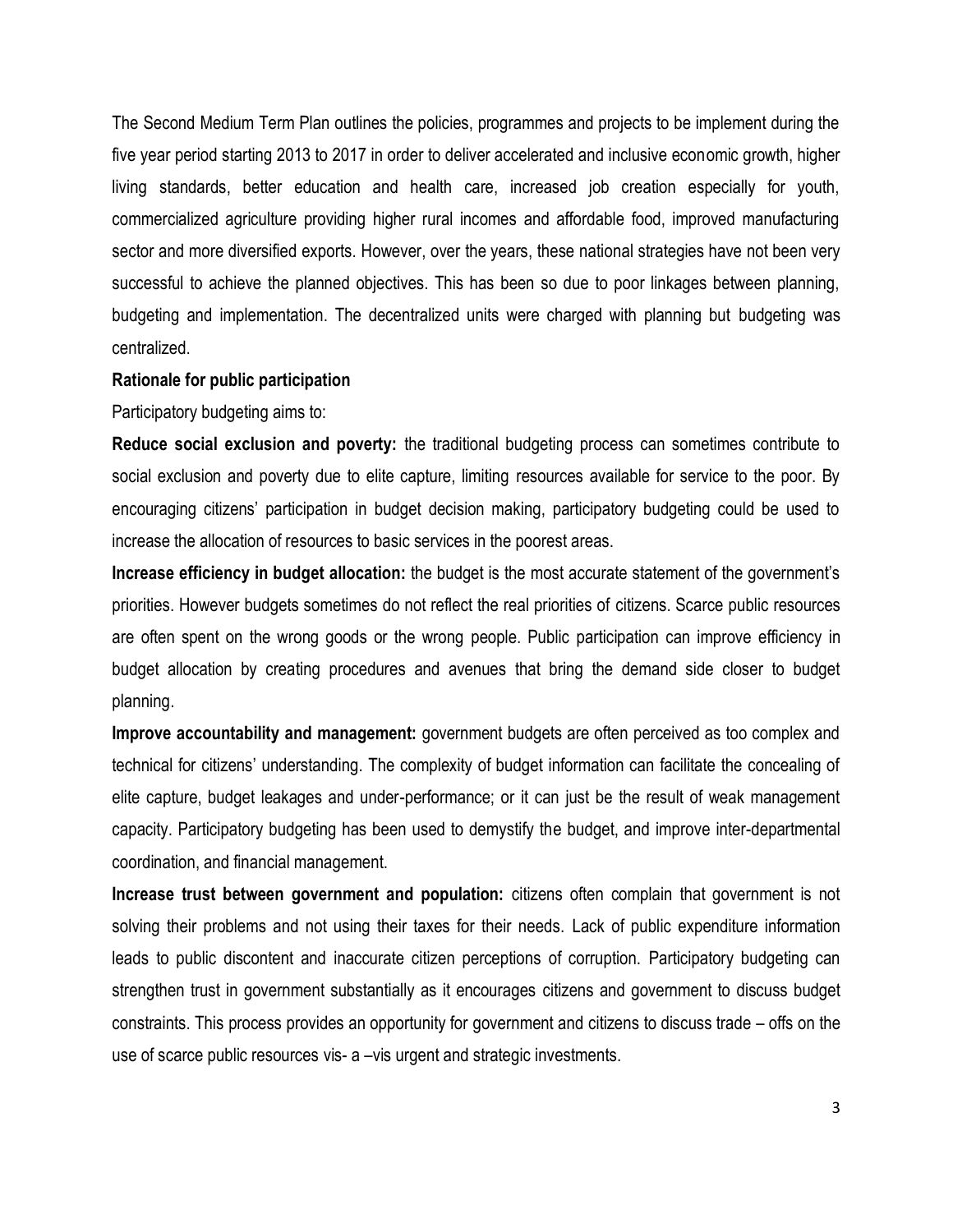**Strengthen democratic practices:** democratic systems are not always perfect. While the budgeting process has an annual decision making cycle and a continous execution process, governments are mainly held accountable for their decisions during election time .This time lag can create favourable conditions for elite capture, patronage and clientism. By strengthening the linkages between the whole budget process cycle and citizens' participation, participatory budgeting can improve democratic practices.

## **COUNTY INTEGRATED DEVELOPMENT PLAN (2013-17)**

This County Integrated Development Plan is the first publication produced by the county government of West Pokot and its stakeholders. It is the new medium term county development blueprint and is motivated by a collective aspiration for a better society by the end of the Plan period. The Plan has been informed by the Kenya Vision 2030 that aims to transform Kenya into 'a newly industrialising, middle income country providing a high quality of life to all its citizens in a clean and secure environment'. Simultaneously, the plan aspires to accelerate the realization of the MDGs for county residents by 2015. Its implementation will be through annual rolling work plans starting from the period 2013/2014. All the priorities and plans to be implemented must therefore have the CIDP as its reference point.

#### **WARD PRIORITIES**

## **KASEI WARD**

#### **Total No. of participants: 51**

## **Date of visit: April 1, 2014**

The community approved consideration for implementation of the following projects for the 2014/15 budget as identified in the CIDP.

- $\triangleright$  Upgrading and construction of staff houses at kasei health centre.
- $\triangleright$  Renovation of korpuk/Kangweletion health facility.
- $\triangleright$  Purchase of an ambulance for the ward (to be based at kasei dispensary)
- $\triangleright$  Construction of maternity ward at Kamketo health facility.
- $\triangleright$  Construction of ECDE schools at Togos and Takaiywa.
- $\triangleright$  Purchase of farm machinery (tractors trailers, planters, harrow and mobile driers)-the ward to be considered.
- $\triangleright$  Purchase and distribution of maize, beans, millet, sorghum and green grams seeds to the community to boost food security to the poor.
- $\triangleright$  Purchase of more acaricide and Construction of metallic crushes in each sublocation
- $\triangleright$  Drilling of 2 boreholes at kaptolomwo location (akelin centre) and Korpuk(kangoletian health centre) and upgrading kasei borehole to solar power.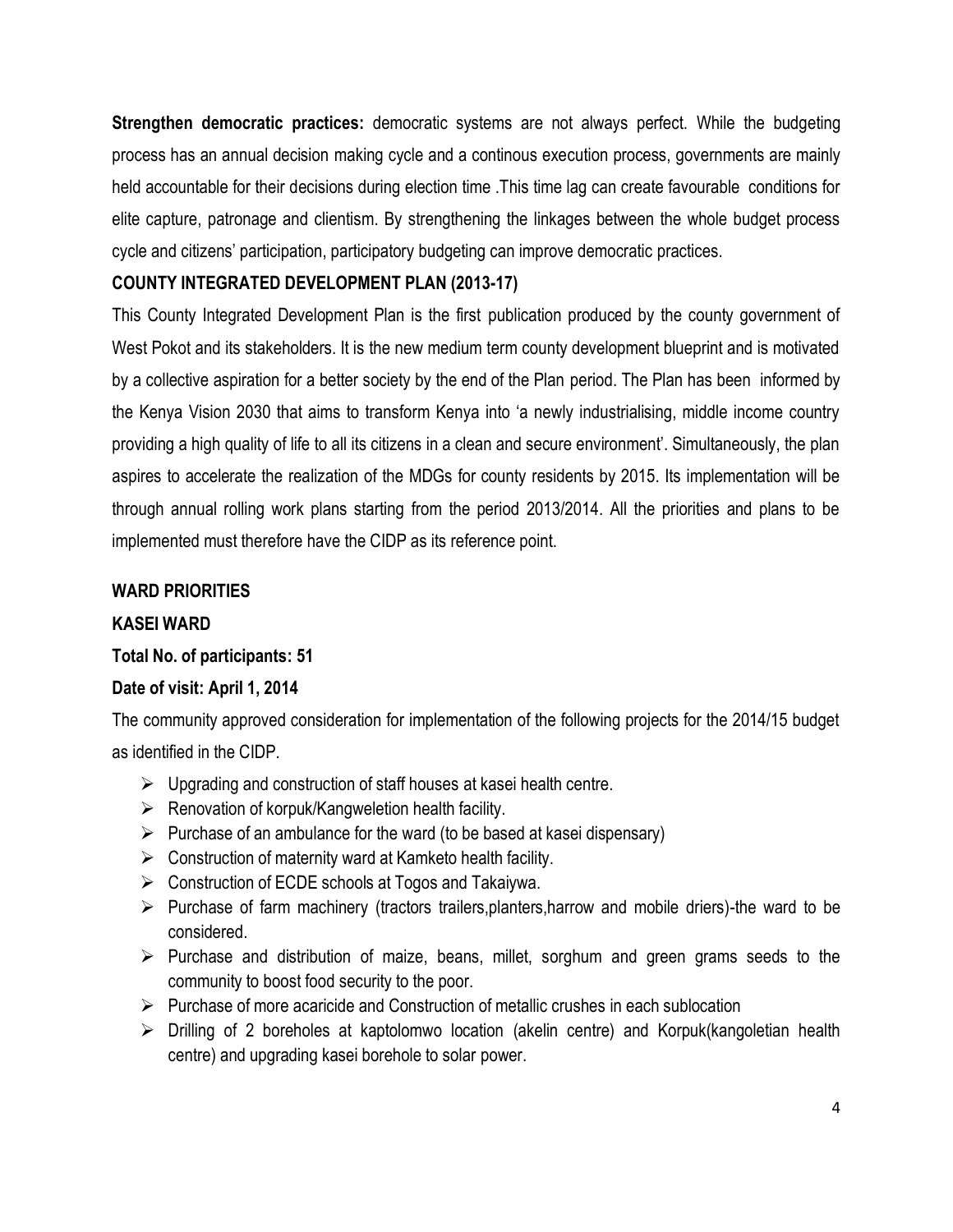$\triangleright$  Roads priorities: to do the same roads in the 2013/14 budget (kasei-chepurwa-nariwamuruompolleon,kasei- losam)

## **Other plenary issues identified for consideration in the 2014/15 budget.**

- $\triangleright$  Inadequate agriculture, livestock and veterinary officers in the ward.
- $\triangleright$  Maize necrotic disease
- $\triangleright$  Need for tree nurseries
- $\triangleright$  Request for PPR vaccination and new castle diseases and anti rabies for dogs
- $\triangleright$  Leech issue affecting livestock
- $\triangleright$  Support and training on fish farming, support to purchase boats, nets, fridges and market linkage.
- $\triangleright$  Propose construction of cereals deport/store at korkou
- $\triangleright$  Support supply of camels to the community and improved goat, cattle breeds
- $\triangleright$  Training and supply of modern beehives
- $\triangleright$  Proposed new water projects subject to availability of funds: sugut, ompoleon, Kazeta and kalam gravity water
- $\triangleright$  Shortage of medical drugs and unavailability of drugs for typhoid, brucella and syphilis in the ward clinics.
- $\triangleright$  Poor network connectivity (safaricom & airtel)
- $\triangleright$  Need for more hospitals and dispensaries(mokoyio, korkou, ompolion, takaiywa)
- $\triangleright$  Crocodiles and mosquitos along the dam areas
- $\triangleright$  Allocation of funds to road work inadequate to improve the poor roads in the ward.
- $\triangleright$  Roads in poor state, Unfair distribution of road projects in the 2013/14 budget in the ward and long waiting time for road construction to take place .Proposed new roads including security roads(kasaka-takar,ompoleon–kasei,ngotut-kasei(laggerproblems),kamketo-korpuk-sirwatchorum,kapsindoi-korkou,korpuk-korkou)
- $\triangleright$  Past proposals and priorities not implemented. This is a concern to the community.

## **LELAN WARD**

## **Total No. of participants: 94**

## **Date of visit: March 31, 2014**

The community approved consideration for implementation of the following projects for the 2014/15 budget as identified in the CIDP.

- $\triangleright$  Purchase of temperate fruit seedlings, beans and pyrethrum. This is to replace the traditional high value crops identified for purchase (greengrams, sorghum etc)
- $\triangleright$  Purchase of farm machinery: tractors, trailers, planters, harrow and mobile driers.
- $\triangleright$  Construction of ECD classrooms, toilets, kitchen, water tank at meshau and tonoyon.
- $\triangleright$  Theatre and maternity ward at kabichbich health centre.
- $\triangleright$  Implementation of kalutwori and ringring water projects.
- $\triangleright$  Purchase of ambulance for the ward. It should be based at kabichbich health centre.
- $\triangleright$  Acquisition of milk processing plant
- $\triangleright$  Acquisition of market plot and Construction of fresh produce market at kabichbich centre.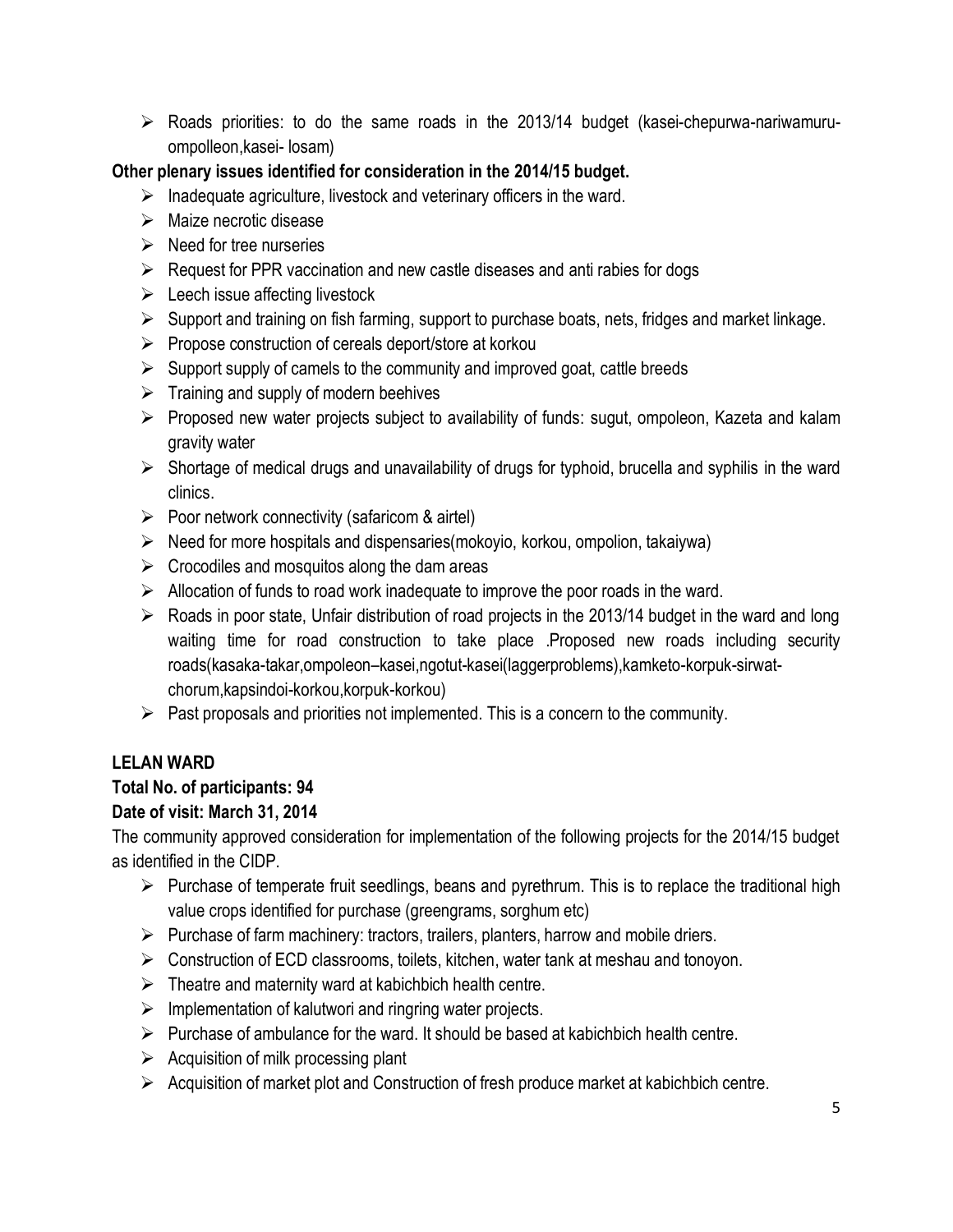- $\triangleright$  Need for public toilets at kabichbich market centre and sewerage line for affluent disposal
- $\triangleright$  Need for lightning arresters to address frequent lightning strikes in every village.
- $\triangleright$  Need for the county government to introduce cash transfer for old people
- $\triangleright$  Establishment of rescue centre for victims of gender based violence and early marriages
- $\triangleright$  Scale up of county bursary fund to at least 10 million per ward.
- $\triangleright$  Scale up of rural electrification and reduction of power connection costs.
- $\triangleright$  Carbon credit scheme through community forest woodlot establishment and on farm agroforestry.
- $\triangleright$  Need for training on biogas generation
- $\triangleright$  Town planning of kabichbich centre to be given a priority.
- $\triangleright$  Need for expansion of market linkages for temperate fruits and use of community radio to educate farmers on modern farming methods,weather patterns,exchange visits, and training on animal rearing(fish,rabbits and chicken)
- $\triangleright$  Kapsait dam proposed to have fish and electricity generation at muruny water project.
- $\triangleright$  Need to improve management and number of cooperatives in the ward.
- $\triangleright$  Support for tree nurseries (seeds and woodlot establishment)
- $\triangleright$  Social hall for Lelan ward
- $\triangleright$  Livestock diseases and stray dogs remains a big challenge.
- $\triangleright$  Improvement of kabichbich open air market
- $\triangleright$  Water tanks to households, schools and hospitals in the ward.

Proposed roads subject to availability of funds:soworwo-melewa-chepkieny – kipat,chepkono- ksai-lomukekapchila,chepkata-simotwo-pyapus-motpokor,mnopoi-manian-koruru-koshomu,daraja mungu-lopusmurur – paraywa,chepkono-cheptokogo-munus,koitumot-cheptur-mukula-simotwo,kapsangar-koghumu-kitomwonymesiau-kaptum-chelopot-korosion-kayemit,kabichbich-cheparten-kariamakitai – sina,kaptabuk-kaparormurkokoi,Singoroi-mwotoren-kewamoril – chepungon-kapailel,kapsangar-chepkondol-mokoyon,chepkonolomuke,kabichbich – ring ring,kayemit-korosion-kapchemongen,lomuke-manian,kipat-sewerwo,korpu-ring ring,kapchila-munus-chorok,chepkata-simotwo-pyapus-motpokor,kipat-chorwai,kipat-kamwapai,chorwailemulem

## **ALALE WARD**

## **Total No. of participants: 82**

## **Date of visit: April 3, 2014**

The community approved consideration for implementation of the following projects for the 2014/15 budget as identified in the CIDP.

- $\triangleright$  Construction of 2 ECD classrooms at Angacha and nasuret.
- $\triangleright$  Construction of maternity ward at Alale health facility
- $\triangleright$  Upgrading/ renovation of nauyapong dispensary to a health centre
- $\triangleright$  Construction of staff houses at Alale dispensary
- $\triangleright$  Purchase of an ambulance for the ward which should be placed at alale health centre.
- $\triangleright$  Purchase and distribution of orphaned seeds (greengrams, sorghum, groundnuts, cassava and millet).They are relevant to the area.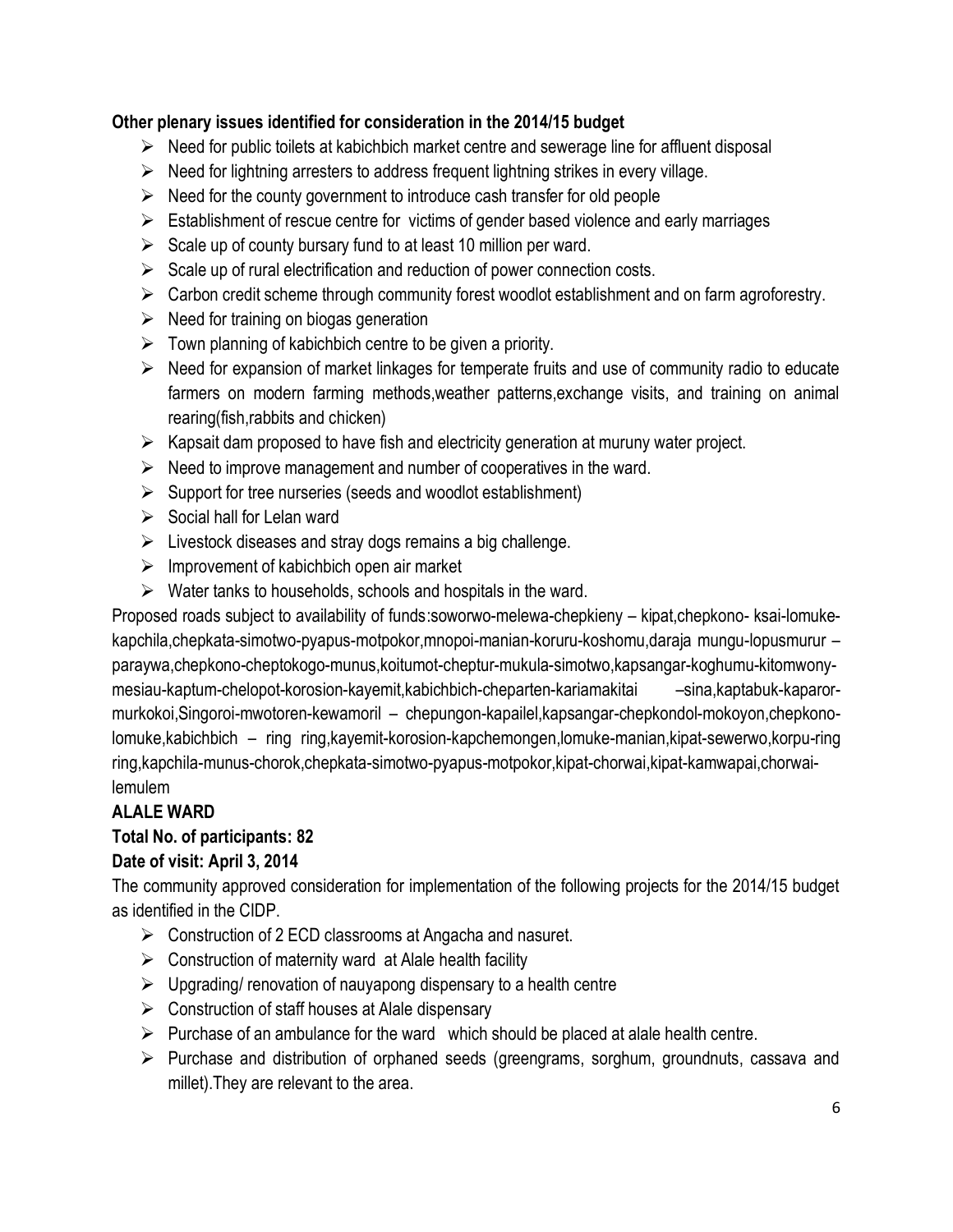- $\triangleright$  Construction of permanent crush at alale, motorbikes and the new office with lab equipment for DVO.
- $\triangleright$  Roads: amakuriat kalapata, Konyao alale nauyapong

- $\triangleright$  Residents want tractors to address the high cost of land cultivation (Ksh 4000 per hour)
- $\triangleright$  Concern with the absence of government officers at their work stations affecting service delivery to the community.
- $\triangleright$  Request for a maize store/depot at Katich area.
- $\triangleright$  Low quality of maize seeds and the high cost of maize seed.
- $\triangleright$  Need to strengthen CHWs with kits, alale health centre to be upgraded to a district hospital with DMOH
- $\triangleright$  Need for more ECD infrastructure in the ward(priority to chepchikarar ECD centre)
- $\triangleright$  Soil samples to determine maize seed requirements for maize
- $\triangleright$  Lack of information on the types of maize seed to be planted
- $\triangleright$  Request for irrigation project (komreja, sasag, nauror)
- $\triangleright$  Need ward agricultural extension, livestock and veterinary officers
- $\triangleright$  Request for community foot pumps sprayers.
- $\triangleright$  Need for chicken vaccination against new castle, coccidiossis and straying dogs/vaccination against rabies.
- $\triangleright$  ECF and FMD still very rampant in the ward. Proposed new locations for cattle dips (sasag,nasal,Olien)
- $\triangleright$  Training on making of Terraces
- $\triangleright$  Market prices for honey is very low hence need to strengthen market linkage
- $\triangleright$  Need for a blood bank due to shortage of blood leading to deaths during emergency situations.
- $\triangleright$  Poor information flow and mobilization during health vaccinations e.g polio & malnutrition campaigns and low transparency during employment and remuneration of field staffs during these campaigns.
- $\triangleright$  Improved beehives for the community.
- $\triangleright$  Leech and baboons menace (eating goats)
- $\triangleright$  Most farmers were receptive to fish farming. There is need to do some sensitization.
- $\triangleright$  Proposed dam rehabilitation nasal dam and new water project chemasuse. Proposed sand dam – amakuriat, sasar. Community members are not satisfied with the implementation of lengorok water project currently ongoing under the 2013/14 budget.
- $\triangleright$  Need to increase further bursaries and enhance transparency in the identification of beneficiaries of county bursary fund.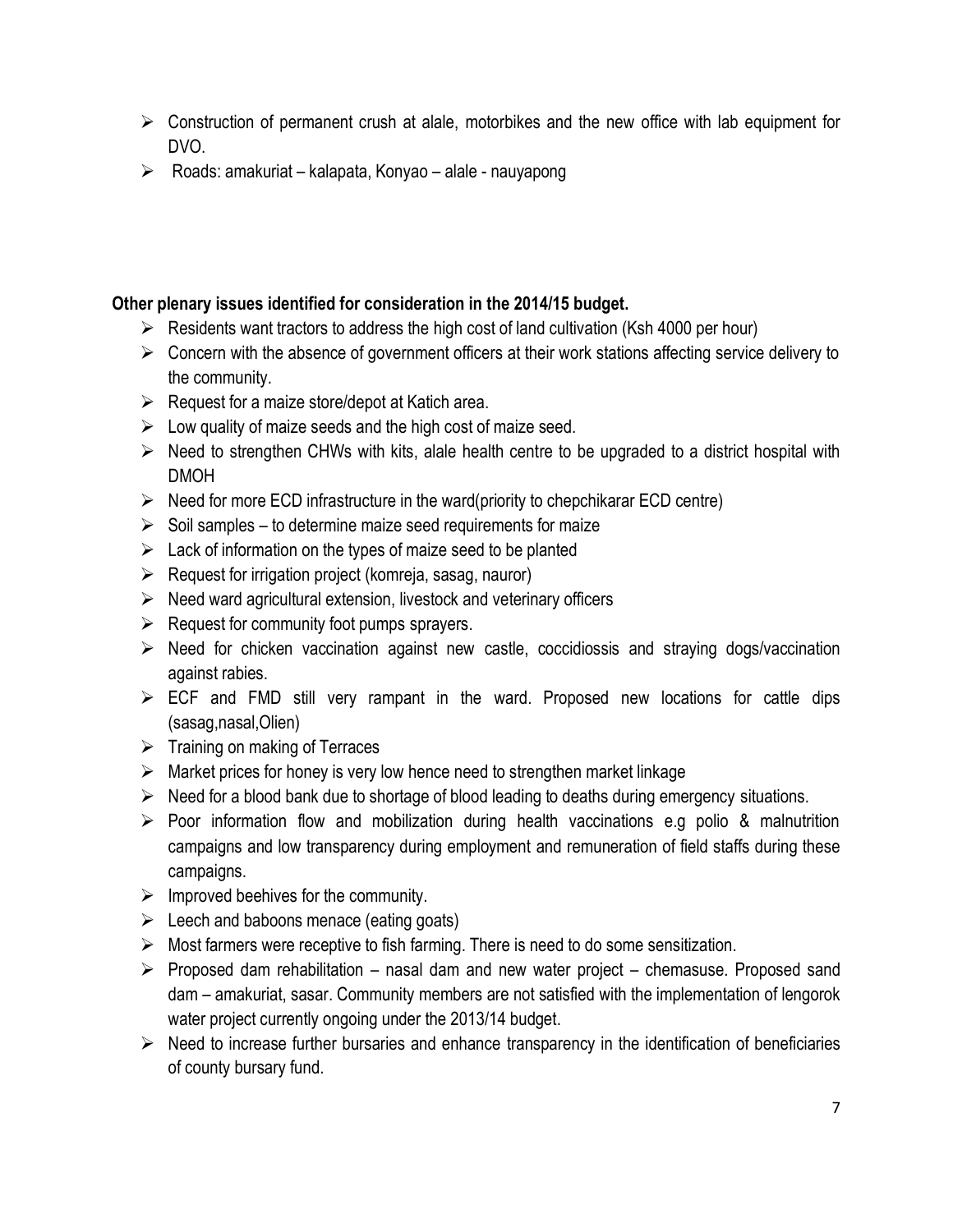- $\triangleright$  Proposed new roads to be considered subject to availability of funds: Alale akoret, alale nauyapong – loya, makutano – kopoch, alale – kimpir ,alale – kodongei- border – kalodekei – kiwawa(security road), kalapata – mekuyo- kapiakakong –marich orr-kapelpong-locharakwangan, akwangou-kurer – lopirchich-lotukum, lengerok- kachar-cheres – womsom – kalukuna – kasilankalemlemit – apuke,nauweilap – kesorion- nasuret,katich – auruma – chepkukui – karon – lokoropocho,amakuriat –n chelumunyo, DCs office – nauroro, kituti – amakuriat(repairs), amakuriat – alany – chemulunyo(new), sasag pry road – matel siran – kapluyes – nauyapong.
- $\triangleright$  Consideration for sustainable peace strategies along the akoret corridor, ompoleon,nauyapong,kalapata through strengthening of national police reservists and other peace initiatives.

## **SUAM WARD (Nakuyen) - 41**

## **Date of visit:April 2, 2014**

The community approved consideration for implementation of the following projects for the 2014/15 budget as identified in the CIDP.

- $\triangleright$  Purchase and distribution of orphaned seeds (greengrams, sorghum, groundnuts, cassava and millet).They are relevant to the area.
- $\triangleright$  Purchase of tractors to assist in land cultivation.
- $\triangleright$  Construction of a cattle dip at Kapulyo
- $\triangleright$  Renovation of Kanyerus dispensary
- $\triangleright$  Upgrading of Tinei dispensary to health centre
- ▶ Construction of 2 ECD centres at Lokii and Murwangor
- $\triangleright$  Renovation of Nakuyen dam
- $\triangleright$  Repair of Makeny borehole
- Construction of new roads(Nakuyen Murkokoi,Karon-Pkosia pri.school –Lokii –Murkokoi,Tinei-Lokomolo- Kapilakin- Nawi,Kopulwo junction –Kapetakinei pr. School-Ngengech,Robulio-Tandabos-Taraduli-kokwochaya, Murkwangor –mageny pry.school,Makeny-Kanyerus-Kokwochaya,Kanyerus-Kaleon-bridge-kanyarkwat,Tinei-Nauwiyakwakwa-Lokii)

- $\triangleright$  Irrigation scheme along suam river
- $\triangleright$  Recruitment of veterinary officers
- $\triangleright$  Animal vaccination period to be increased to at least 2 days
- $\triangleright$  Repeat the recent vaccination because not all animals were vaccinated
- $\triangleright$  Livestock diseases (PPR and CCPP) still very rampant. Need for repeat vaccination.
- $\triangleright$  Goat breeding programme to improve the breeds
- $\triangleright$  Construction of green houses
- $\triangleright$  Community should be considered in the roads project (RARU)
- $\triangleright$  Costs for hiring government vehicles (ambulance) should be regulated. They charge very high rates.
- $\triangleright$  Need for ward Cash transfers/social assistance fund for the old.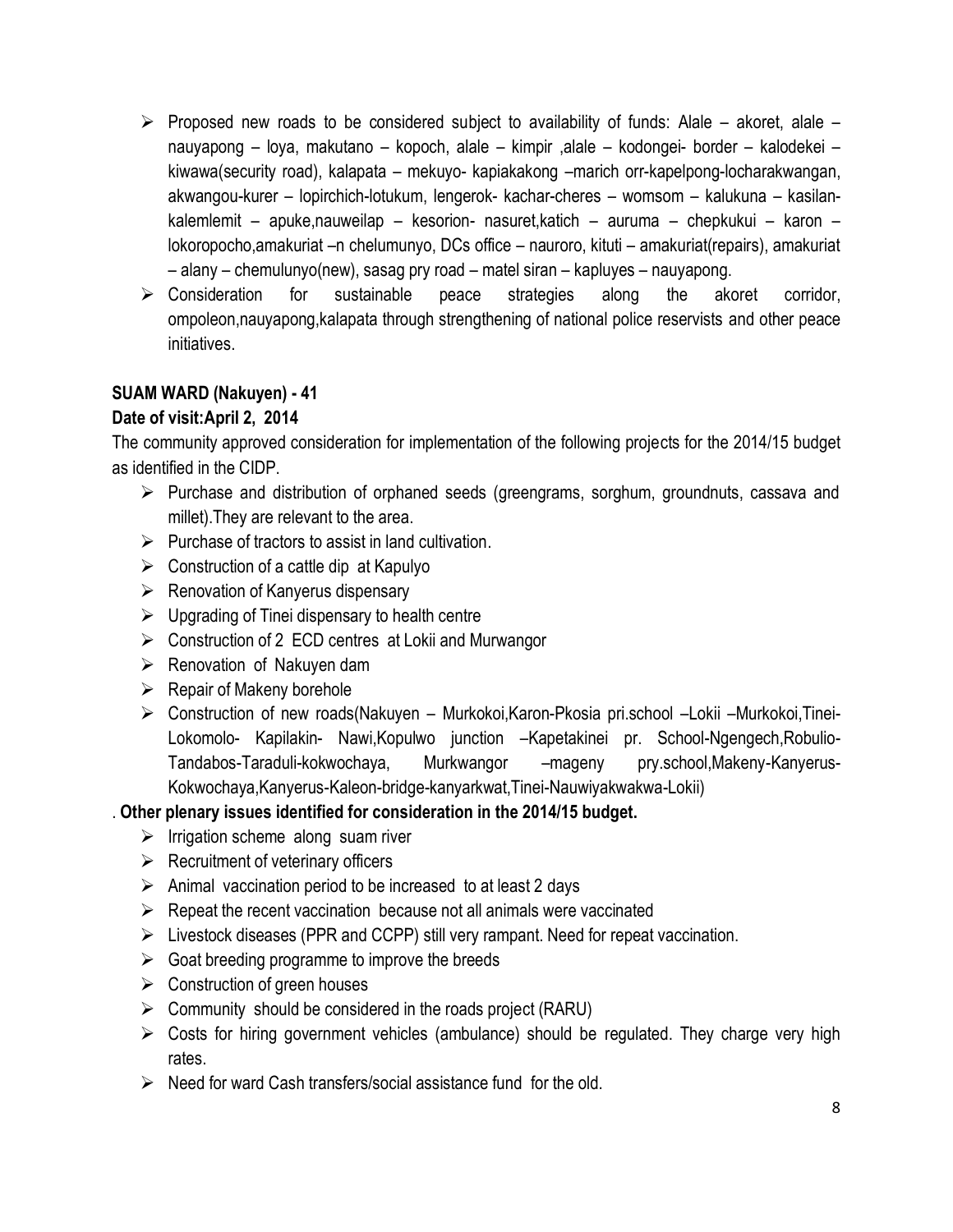$\triangleright$  Construction of a new dispensary at Artulia subject to availability of funds in the 2014/15 budget.

## **MNAGEI WARD**

## **Date of visit; March 24, 2014**

## **No. of participants: 85**

The community approved consideration for implementation of the following projects for the 2014/15 budget as identified in the CIDP

- $\triangleright$  Construction of sunflower processing plant at Pser
- $\triangleright$  Expansion and improvement of Tartar coffee factory
- $\triangleright$  Construction of 2 ECD centres at Kamito and Lityei
- $\triangleright$  Expansion and improvement of makutano water supply
- $\triangleright$  Drilling of 3 boreholes at makutano
- $\triangleright$  Construction of veterinary office at makutano
- Expansion and improvement of roads:(Keringet-murkwijit,Kamorow-kamorow,moseswo-kamorowmurkwijit ,Kishaunet-tartar,makutano-nasokol-kiwanja ndege-nangrotum-kutung,kalapat-tartaremboghat,cheptuya-serewo,keringet-lokornoi,sukut kulitoi,lopalal-kulitoi)
- $\triangleright$  Renovation of Murkwijit, lityei, lokornoi and kaplelachkoror dispensary.

## **Other plenary issues identified for consideration in the 2014/15 budget.**

- $\triangleright$  Expansion and more improvement of kishaunet airstrip
- $\triangleright$  Expansion and improvement of cheptuya and murkwijit cooling plant
- $\triangleright$  Construction of a stadium within the ward
- $\triangleright$  Construction of public toilets at makutano and kishaunet trading centres
- $\triangleright$  Construction of market stalls/shades at kishaunet and makutano markets
- $\triangleright$  Establishment of an agricultural training centre
- $\triangleright$  Construction of cattle dip at cheptuya and renovations at Lityei, Pser and Cheptuya
- $\triangleright$  Women empowerment on the government social funds
- $\triangleright$  Construction of youth polytechnic at Totum and cheptuya
- $\triangleright$  Police post at murkwijit
- $\triangleright$  Construction of chief offices at at Kishaunet, Cheptuya, and murkwijit and lityei
- $\triangleright$  Construction of terraces to reduce soil erosion at keringet and kishaunet sublocation
- $\triangleright$  Construction of a sewerage system at makutano to improve drainage
- $\triangleright$  Expansion and renovation of psigirio, kanglikwan, cheptuya and kishaunet health centres.

## **RIWO WARD**

**Total No. of participants: 73**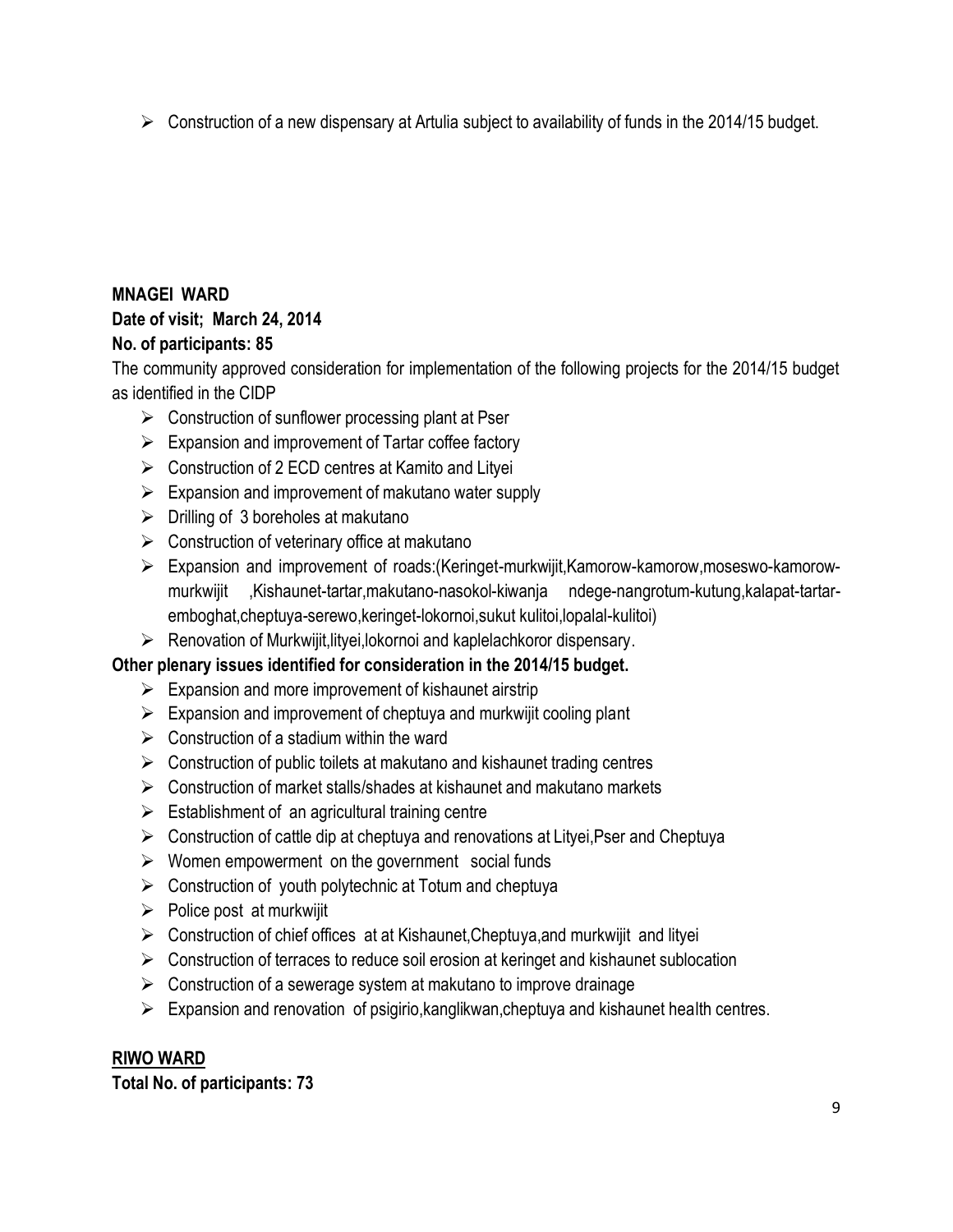## **Date of visit: April 8,2014**

The community approved consideration for implementation of the following projects for the 2014/2015 budget as identified in the CIDP.

- $\triangleright$  Supply of mango and avocado seeds be timely.
- $\triangleright$  Supply of modern banana seedlings.
- Construction of permanent crush at Kanyarkwat 2013/2014.
- Construction of new dip at Kanyarkwat in 2013/2014.
- $\triangleright$  Construction of veterinary ward office at Kanyarkwat.
- $\triangleright$  Repair and rehabilitation of a dip at Adurkoit 2013/2014
- $\triangleright$  Upgrading of Kanyarkwat dispensary to a health centre.
- Construction of new dispensary at Katikomor, Kodengel and Karenger.
- $\triangleright$  Construction of a dumpsite at Knyaerkwat market
- $\triangleright$  Deployment of health staff at Kreswo dispensary.
- $\triangleright$  Construction of maternity ward at Adurkoit dispensary
- $\triangleright$  ECD Centres at Barmatai, katukumok and Auskion
- $\triangleright$  More FCD teachers.
- Construction of new road: Kreswo Kanyarkwat-Katikomor
- $\triangleright$  construction of :
- **1.** Kanyarkwat chumni road
- **2.** lotunale parian ngolongolo road
- **3.** kalematyang brintan road
- **4.** lolotwo chepkemel road
- $\triangleright$  Repair and rehabilitation of makutano konyao road.
- $\triangleright$  Gravity water from Munyun farm
- $\triangleright$  Drilling of boreholes at Napaoi, kakomet
- $\triangleright$  Sand dam at tortum, kodengel, kanyarkwat
- $\triangleright$  Rehabilitation of Lotanalel, apuon, cheseker and kakomet dam
- $\triangleright$  Construction of new dam at lopokotum and cheptokol
- $\triangleright$  Rehabilitation of adurkoit cultural centre.
- $\triangleright$  Construction of tourist hotel along Suam river
- $\triangleright$  Development of tourist attraction site at Lokornoi waterfall.
- $\triangleright$  New adjudication sections at Kanyarkwat and Katikomor ranches

- $\triangleright$  Scaling up of HIV/AIDS awareness in the ward.
- $\triangleright$  Need for land for expansion of Kanyarkwat dispensary.
- $\triangleright$  Need for CHWs
- $\triangleright$  Fertilizer depot located at Kanyarkwat.
- $\triangleright$  NCPB depot/store to be located at Kanyarkwat centre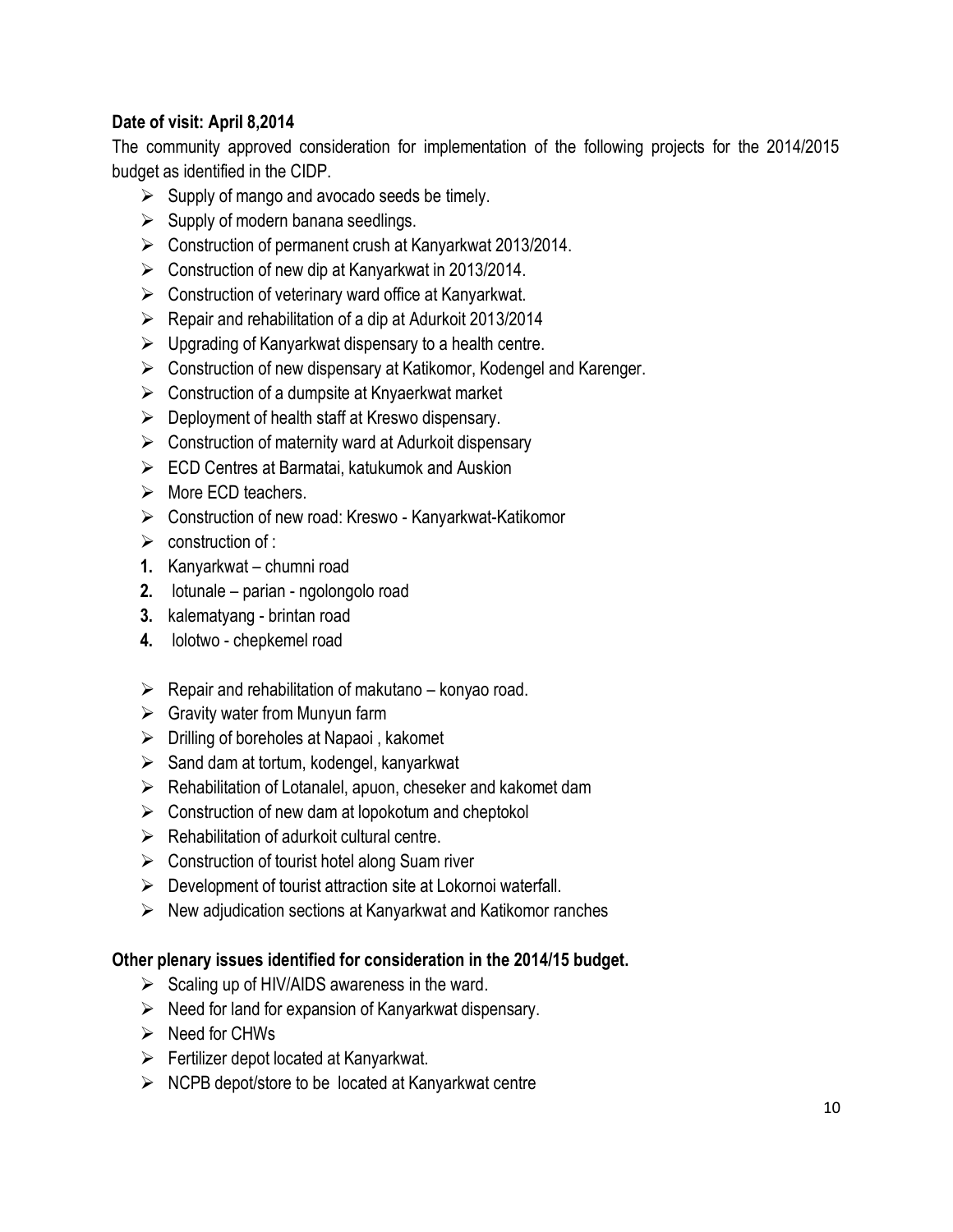- $\triangleright$  Status of the sunflower ginnery construction.
- $\triangleright$  Agricultural extension office at Kanyarkwat.
- $\triangleright$  Renovation and rehabilitation of a fish pond at Kanyarkwat.
- $\triangleright$  Training of community on modern farming methods.
- $\triangleright$  Introduction of new breeds i.e cattle, sheep and fish.
- $\triangleright$  Supply of Boma Rhodes grass seedlings.
- $\triangleright$  Roads department to disseminate information on road reserves.
- $\triangleright$  Construction of a bridge at Chepkuogn swamp
- $\triangleright$  Kanyarkwat- katikomor road not to pass through Transzoia county
- Construction of footbridges at Namingit, Chepkugon, kokowon, Napakoi, Daraja mzungu and sepolian.
- $\triangleright$  Residents and cattle of Kanyarkwat attacked by hyenas.
- $\triangleright$  Involvement of community members on construction, repair and rehabilitations of roads.

#### **SEKERR WARD**

#### **Total No. of participants:107**

#### **Date of visit: April 5, 2014**

The community approved consideration for implementation of the following projects for the 2014/2015 budget as identified in the CIDP.

- $\triangleright$  Irrigation scheme at Poghoi.
- $\triangleright$  Rehabilitation and renovation of dips at Mbara, Chepkondol and Orwo.
- $\triangleright$  Construction of a new dip at Nasolot, Sostin and Poghoi
- $\triangleright$  Renovation and rehabilitation of dispensary at Mariny and Orwo
- $\triangleright$  Construction of new dispensary at Kiwakan in Chepkondol sub location.
- $\triangleright$  Upgrading of dispensary to health centre Sekerr dispensary
- $\triangleright$  Construction of maternity wing at Mariny dispensary.
- $\triangleright$  Deployment of health staff at Sekerr dispensary.
- $\triangleright$  Construction of ECD centres at Mbara and Chepkondol.
- $\triangleright$  From Chepkogun to Kaporo funded by KERRA
- $\triangleright$  From Kaporo to Chepkugon funded by County government
- $\triangleright$  New road proposal:
	- 1. Oruro Talon Primary route
	- 2. Sarmach Kaporo route
- $\triangleright$  New Security roads proposal:
	- 1. Airstrip Sarmach/Kainuk junction
	- 2. Mungat Temou
- $\triangleright$  Construction of sand dam at Nasolot, Adjacent to cotton plant (pamba), Chebasangen
- $\triangleright$  Upgrading of borehole to solar power at Nasolot.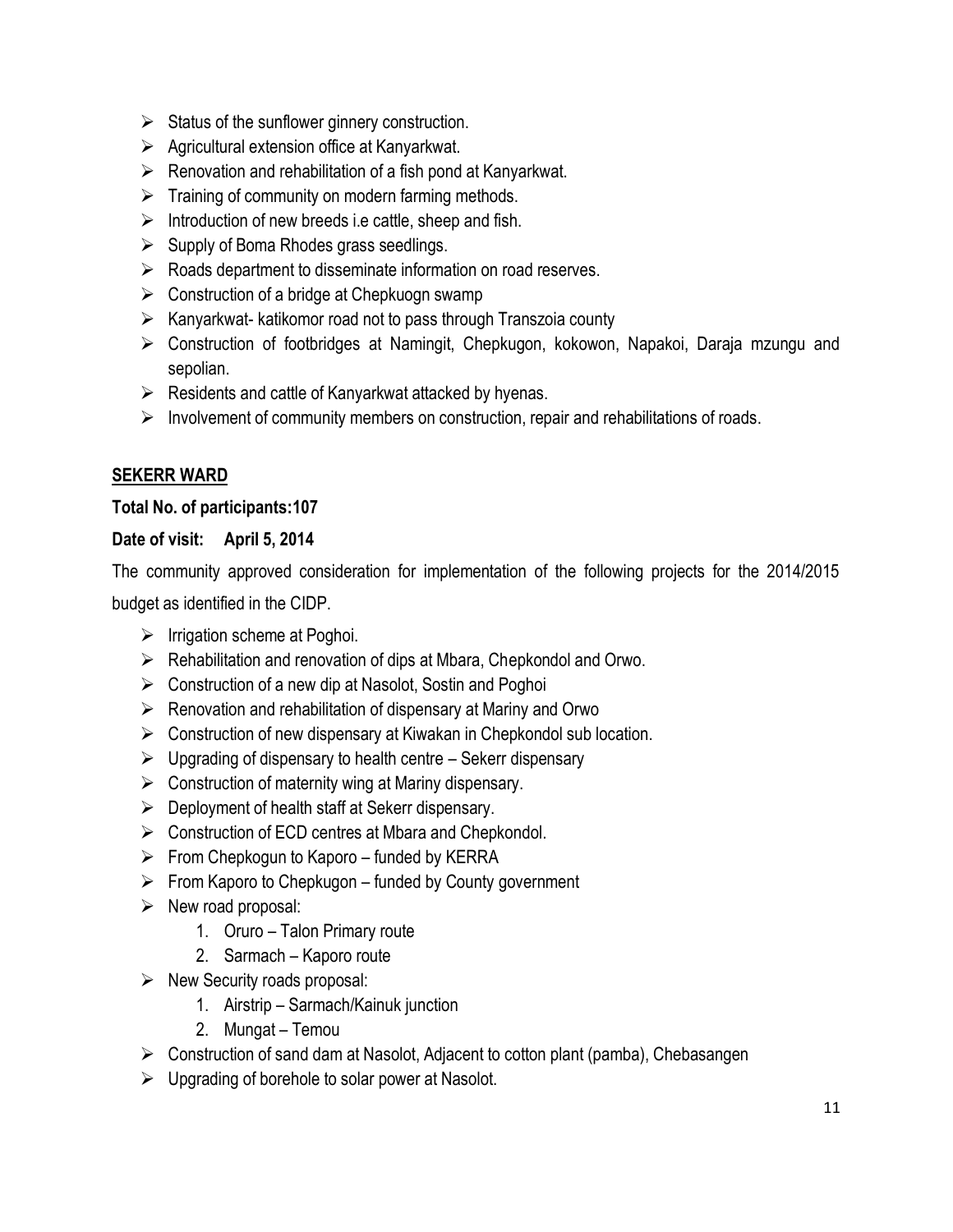- $\triangleright$  Turkwel / Orwo diversion.
- $\triangleright$  Construction of a tourist hotel at Mt. Mtelo.

- $\triangleright$  The ward has no government medical facility, they should be given priority.
- $\triangleright$  Recruitment and deploying of Agricultural Extension officers.
- $\triangleright$  Training and sensitization on modern farming methods.
- $\triangleright$  Aid farmers access new and productive seedlings.
- $\triangleright$  Support of the local Animal Health Workers (AHW).
- $\triangleright$  Recruitment and deploying of veterinary officers.
- $\triangleright$  Community health workers (CHW) to be trained and given stipend.
- $\triangleright$  Sekerr ward has no single government medical facility.
- $\triangleright$  Ambulance allocation to the ward to be a priority.
- $\triangleright$  Allocation of more bursaries.

#### **TAPACH**

#### **Total No. of participants: 104**

#### **Date of visit: March 29, 2014**

The community approved consideration for implementation of the following projects for the 2014/15 budget

as identified in the CIDP.

- $\triangleright$  Recruitment of more ECD teachers
- ▶ Construction of 2 ECD classrooms at Sondany and Tapach
- $\triangleright$  Construction of maternity ward at sondany health facility
- $\triangleright$  Upgrading of tapach dispensary to a health centre
- $\triangleright$  Construction of staff houses at chepkotit dispensary
- $\triangleright$  Recruitment of public health officers and community health workers
- $\triangleright$  Purchase of an ambulance for the ward which should be centrally placed
- $\triangleright$  Purchase of improved seeds for potatoes, carrots peas and seedlings for pyrethrum
- $\triangleright$  Construction of maize store and drier at Sina
- $\triangleright$  Purchase of oat grass and pyrethrum seeds
- $\triangleright$  Construction of new cattle dips at Tapach and Parua
- $\triangleright$  Renovation/completion of nyarkulian cattle dip
- $\triangleright$  Employment of more veterinary officers and construction of veterinary office in tapach
- $\triangleright$  Issuance of title deeds
- Roads Tapach-Sina-Chepkorniswo –Telo,Kamelei-Tarake-Kalya,Kamelei-Kaipos-Sopach,Kachut-Kabusiene,Kaibowis-Chongiss-Tuloso,Tapach-Chebon,Sina-Kangol-Nyarkulian,Nyarkulian-Benon-Parua,Kokwopis-Kaibawis-Rosa,Nyarkulian-Kaptilbai-Kereloch,Chepkaitit-Chemoril-Tororo road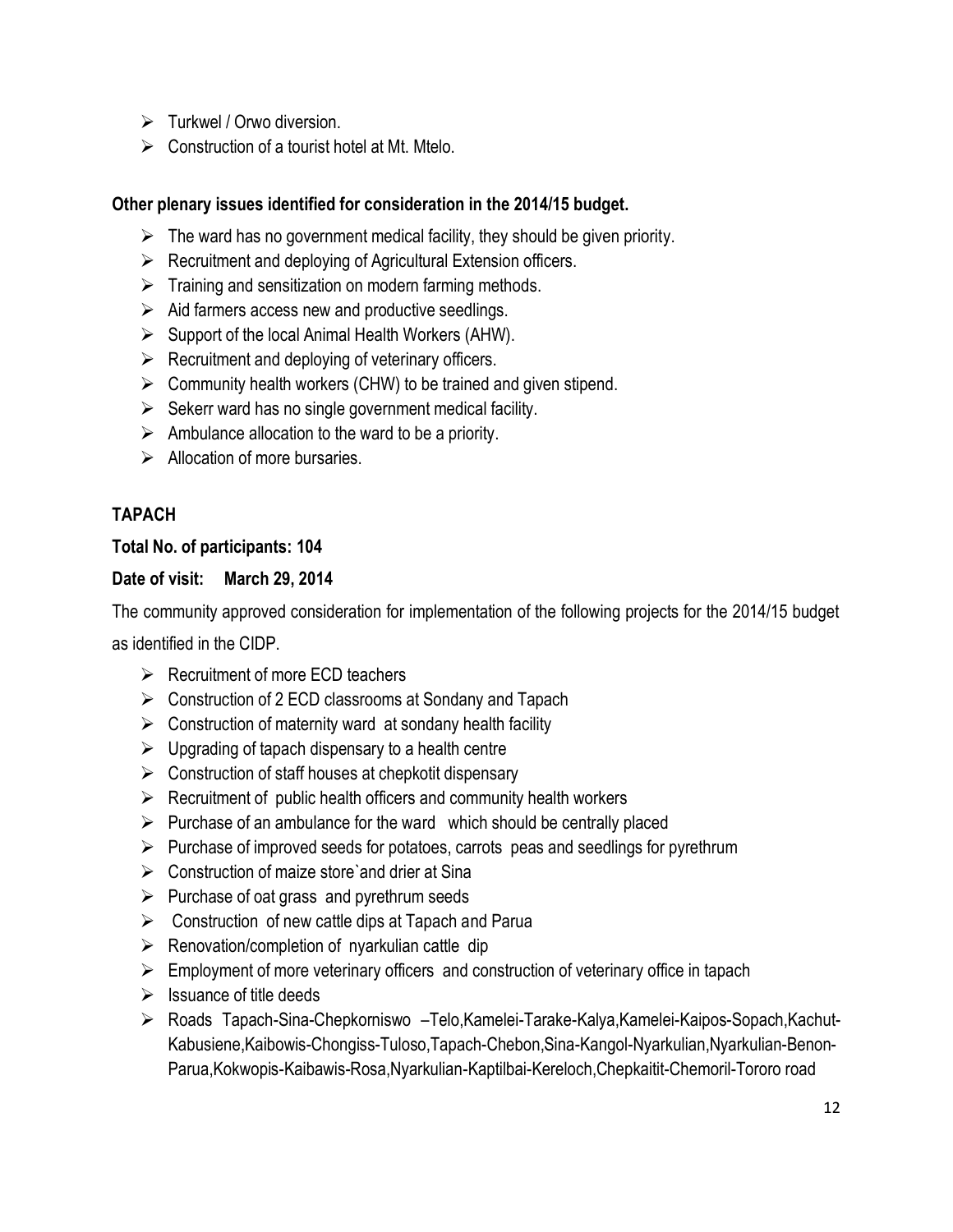$\triangleright$  Footbridge at Telo

#### **Other plenary issues identified for consideration in the 2014/15 budget**

- $\triangleright$  Tree nurseries
- $\triangleright$  Training on soil conservation
- $\triangleright$  Officers should be based in their work station
- $\triangleright$  Construction of at least two youth polytechnics
- $\triangleright$  Installation of lightning arrestors at Sondany
- $\triangleright$  Construction of maize and pyrethrum store
- $\triangleright$  Purchase of large trailers to assist in transportation of potatoes and milk
- $\triangleright$  Construction of a dispensary in each sub-location
- $\triangleright$  ECD centers should be increased to 6 centres per ward
- $\triangleright$  Establishment of Police post at tapach
- $\triangleright$  Recruitment of more health officers at sondany health centre
- $\triangleright$  Market linkage for wool
- $\triangleright$  Rural electrification
- Water projects;chepkesei,Siir,Kamolokon,Chepon and KalotupalE
- $\triangleright$  Construction of Sheep dip
- $\triangleright$  Timely implementation of projects.

## **LOMUT WARD**

#### **Total No. of participants: 85**

#### **Date of visit:April 7, 2014**

The community approved consideration for implementation of the following projects for the 2014/15 budget

as identified in the CIDP.

- $\triangleright$  Purchase of farm machinery including tractors and mobile driers.
- $\triangleright$  Purchase and distribution of orphaned seeds (greengrams, sorghum, groundnuts, cassava and millet)
- $\triangleright$  Construction of mango store for lomut farmers cooperative.
- $\triangleright$  Purchase of mango seedlings for lomut demonstration plot to be distributed to the community.
- $\triangleright$  Construction of ECD classrooms, toilets, kitchen and watertanks at kirongon, sabulmoi, tapown and parsonga.
- $\triangleright$  Upgrading annet dispensary into health centre and renovation/ maternity ward at arpollo dispensary.
- $\triangleright$  New dispensary at Otiot to improve access to health care.
- $\triangleright$  Purchase of ambulance for the ward
- $\triangleright$  Rehabilitation/extension of Lomut, koo kpor gravity water supply and chesegon water supply and purchase of borehole drilling rig.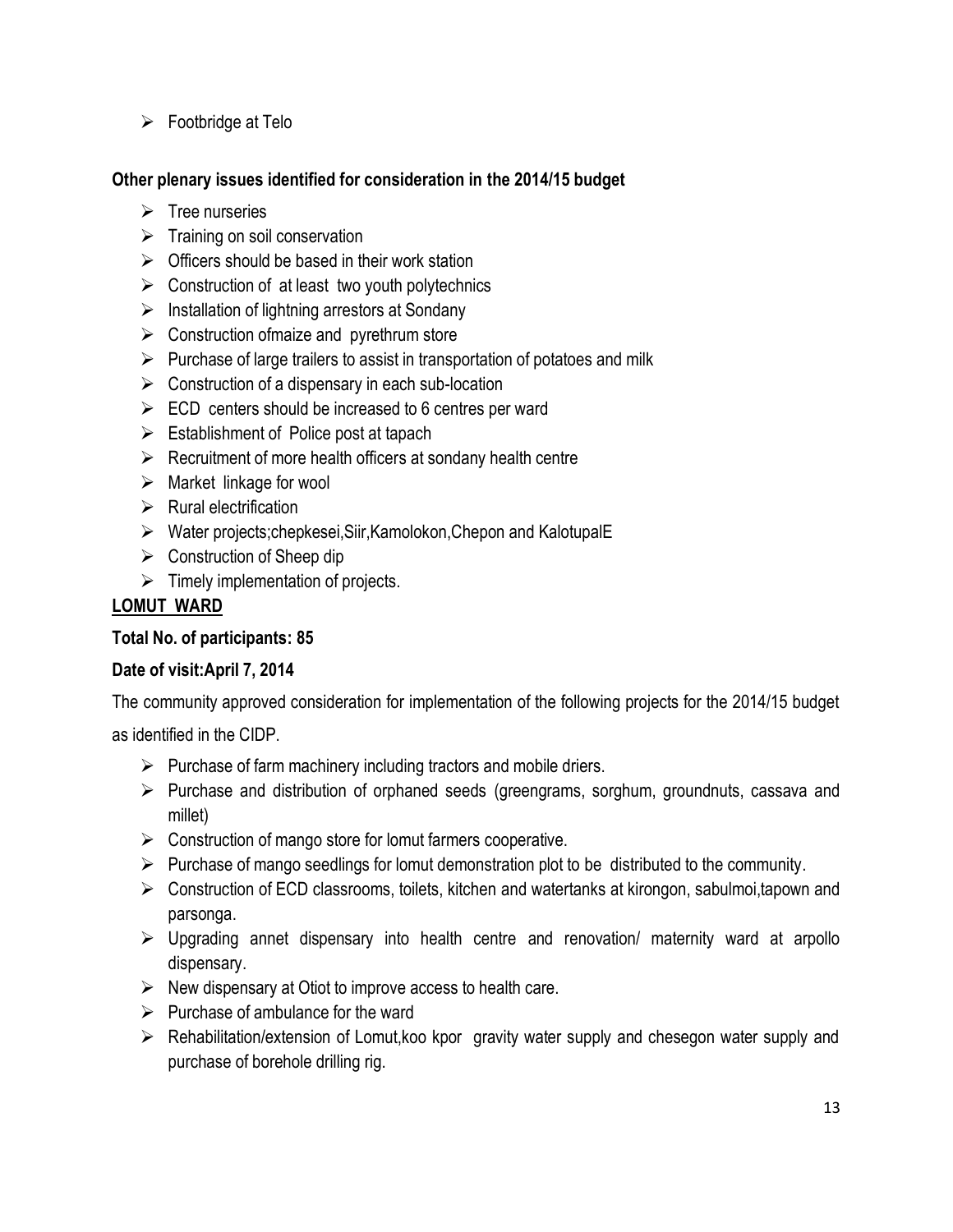- $\triangleright$  Construction of the new cattle dip in the 2013/14 budget at lomut centre. Other proposals for new dips for the 2014/15 budget include dips at tilakai,arpellian,Otiot,kokwositot ,kokworitit and sabulmoi.a dip for sheep was also proposed at Kakitonginy.
- $\triangleright$  Proposed roads for the 2014/15 budget proposals: Construction /repairs of annet-chesegon road,annet – kapusien – kamelei road.Other roads proposed for consideration:chesta – ritit, kamkun – kokwo ritit,kamkul-cheptokol-kokwo sitet-lomut,saraj – ptoyo(require slab across the river),mlos – topowon – sororwo – marus, lomut – kokwoposes – kamanau – sirumbet,kokwositot – otiot road,arpollo – sapulmoi, siryai and talon footbridge.

- $\triangleright$  Furrow rehabilitation-parkal, chemosos, cheromol, mukut, chemokimor: each furrow proposed to have pipes to save on water loss.
- $\triangleright$  Subsidy for livestock drugs and treatment due to the high cost of treatment.
- $\triangleright$  Need for recruitment and deployment of more ECD teachers to the ward. There are schools with no ECDE teachers at all;Kirongon,Nyinyot,Chemulkut,Kisorei,Kamkuny.
- $\triangleright$  Need for more allocation towards ward bursary. Bursary to be distributed equitably to all the locations in the ward.
- $\triangleright$  Need to address the poor ECD infrastructure in the ward.
- $\triangleright$  Need to assess the quality of workmanship by road contractors. Communities also need to be involved during construction works to create employment
- $\triangleright$  Need for more veterinary officers in the ward. The available vet. Officer overdrinking alcohol at the expense of serving residents.
- $\triangleright$  Need for vaccination of chicken against coccidiosis and new castle diseases and address stray dogs menace all over the ward
- $\triangleright$  Meat inspection no inspection of meat at lomut centre.
- $\triangleright$  Introduction of rice farming in the ward (farmer demonstration and training plots)
- $\triangleright$  Proposed new irrigation projects for the community(parkino, tokis, chepkemei, psitet, kalala, katiu, kalapata and paraiyon) and construction of rata water dam.
- $\triangleright$  Consideration of the ward in the opening up of new land adjudication.
- $\triangleright$  Tree nurseries and fish ponds in every location in the ward.
- $\triangleright$  Construction and equipping of chesombur youth polytechnic

## **ENDUGH WARD**

## **Total No. of participants: 90**

## **Date of visit:March 25,2014**

The community approved consideration for implementation of the following projects for the 2014/15 budget as identified in the CIDP.

 $\triangleright$  Construction of ECD classrooms, toilets, kitchen and water tank at koitobok and ptoyo centres.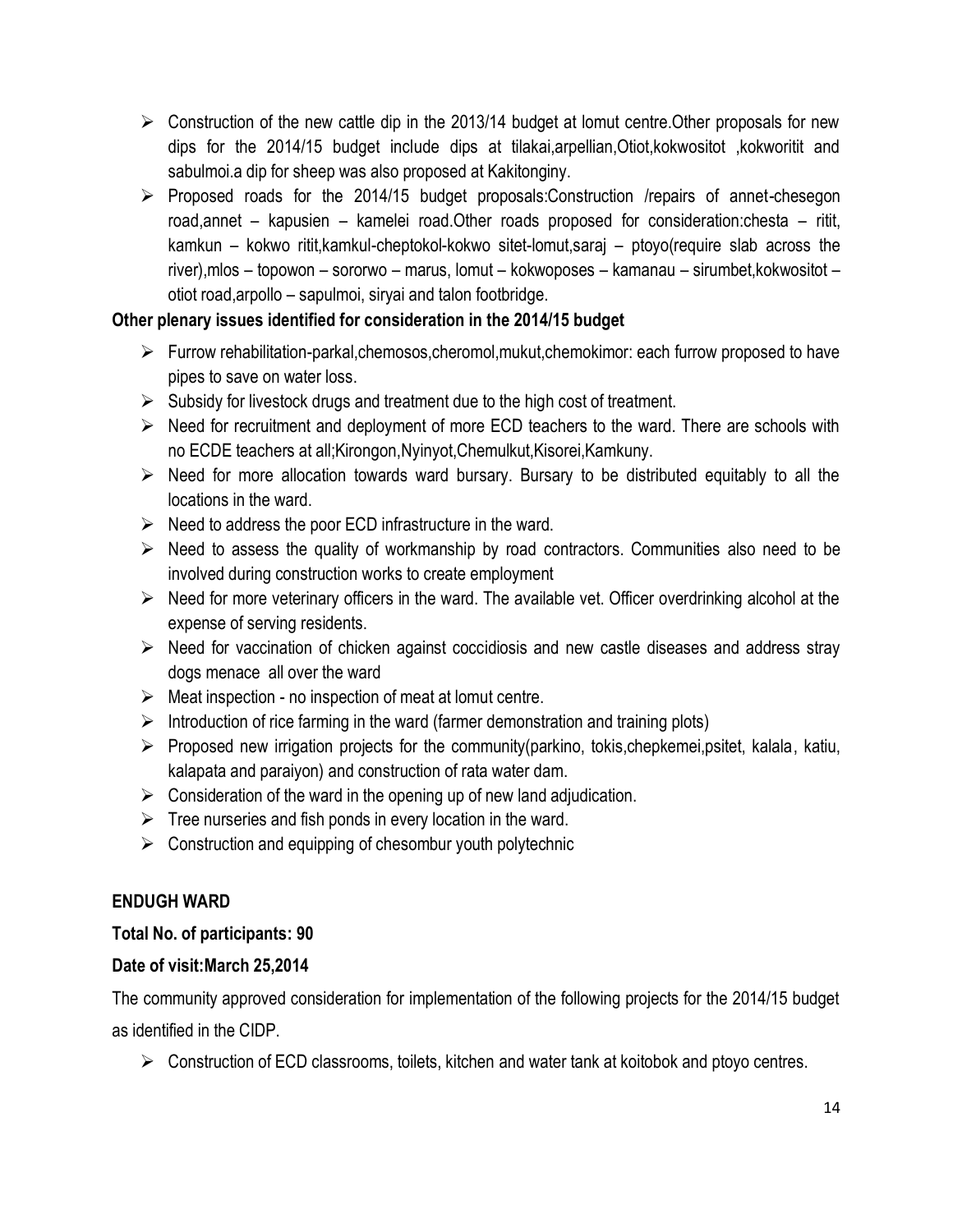- $\triangleright$  Maternity ward and staff houses at Krich dispensary and purchase of ambulance for the ward (urgently needed) and medical drugs
- $\triangleright$  Preparation of physical development plan for ptoyo centre
- $\triangleright$  Drilling two boreholes at kesot and ptoyo and nakujit areas.
- $\triangleright$  Krich water supply project and upgrade of boreholes to solar power.
- $\triangleright$  Purchase of farm machinery(tractors,trailers,planters, harrow and mobile driers)
- $\triangleright$  Proposed roads for construction/repairs in the 2014/15 budget: kotit sinjo chepolet krich,chepnyal – kola – nakwijit, chepareria – ptoyo. Others proposed for consideration include:nakwijit – ipeet – nasolot,ortum – psabai – chebokachim,chekomos-endugh,kotitkapkata,ptoyo – kasitit,kapkata – tipit,chepolet – tippet,ketiam - ptoyo

- $\triangleright$  Consideration for more solar panels to schools and dispensaries in the ward.
- $\triangleright$  Need to increase health personnel in the dispensaries e.g Keson dispensary that has no personell,need for water supplies and barbed wire fencing to all dispensaries.
- $\triangleright$  Need for more training and support to community health extension workers.proposed new dispensaries(tumorkor and cheptaram health centre)
- $\triangleright$  Need for ward extension officers(agriculture, livestock and veterinary officers)
- $\triangleright$  Tree nurseries and environmental conservation through training and supply of tree seedlings.

## **SIYOI WARD**

## **Total No. of participants: 96**

#### **Date of visit: March 26, 2014**

The community approved consideration for implementation of the following projects for the 2014/15 budget

as identified in the CIDP.

- $\triangleright$  Construction of maternity wards at Paraywa dispensary
- $\triangleright$  Upgrading of kaibos dispensary to a health centre
- $\triangleright$  Construction of 2 ECD classrooms,toilets, kitchen and watertank at Talau (Chepkoti primary) and Kapchilla primary.
- $\triangleright$  Health facility for renovation to be identified by health officers
- $\triangleright$  Improve hygiene level in the wards.
- $\triangleright$  Avail access to drugs and provide Subsidy to high cost drugs
- $\triangleright$  Improvement of the drainage in Siyoi town
- $\triangleright$  Construction of new health facilities at Keringet and Kaptei
- $\triangleright$  Construction of pits at kaprech and talau health centre
- $\triangleright$  Sewerage site needs to be fenced to avoid spillage during rainy period
- $\triangleright$  Purchase of farm machinery(tractors,trailers,planter, harrow and mobile driers.
- $\triangleright$  Purchase of orphaned seeds(greengrams, sorghum, groundnuts, cassava, groundnuts and millets)
- $\triangleright$  Construction of a new cattle dip at kaprech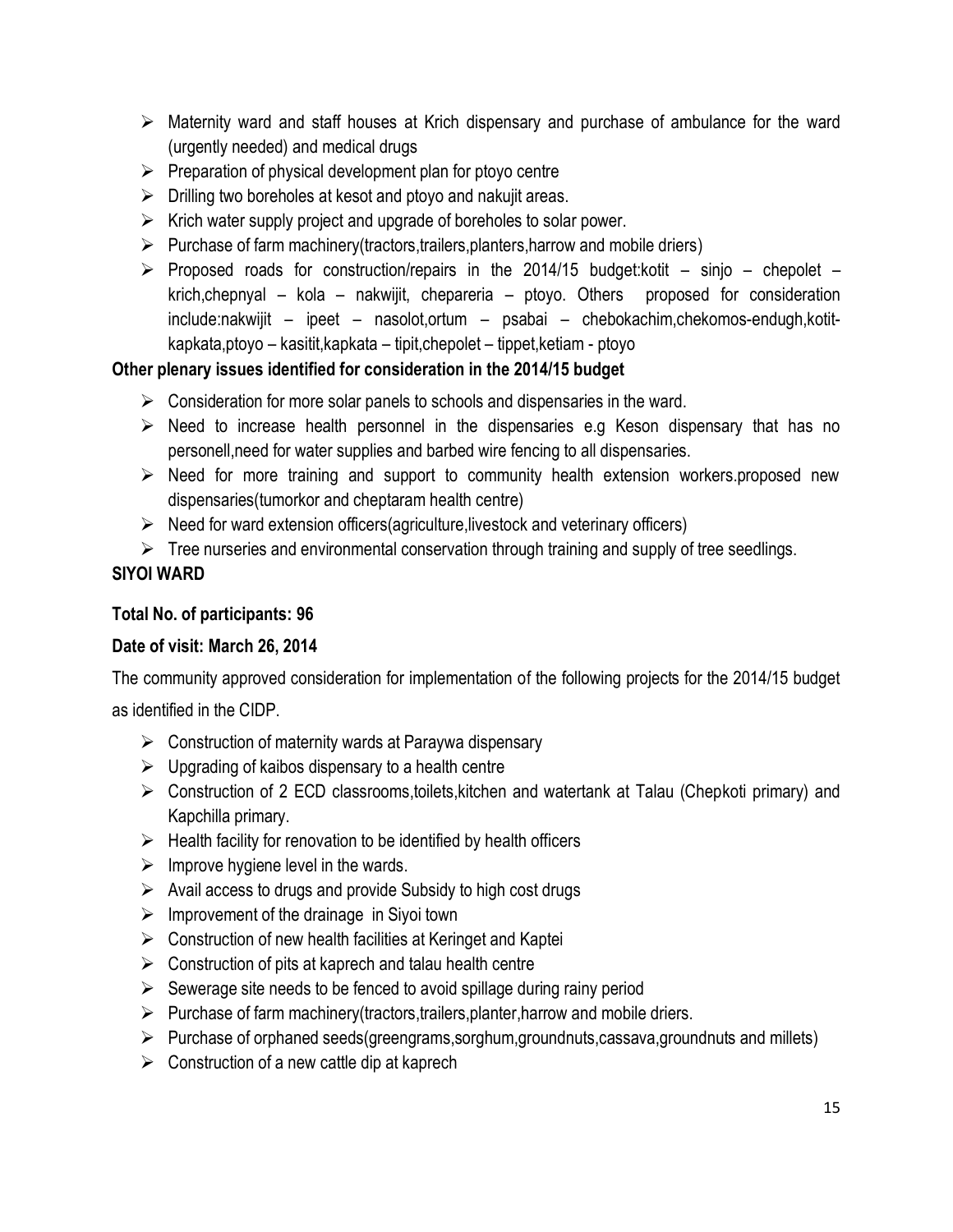- $\triangleright$  Purchase of assorted medical equipment for the ward dispensaries.
- $\triangleright$  Construction of milk cooling plant facility
- $\triangleright$  Preparation of physical development plan for siyoi centre.

- $\triangleright$  Need for recruitment of more ECD teachers for the ward.
- $\triangleright$  Ward residents not aware of proposed supply of materials for siyoi water project whose tender had been awarded at the time of visit. Water department need to consult the community to ensure success of the project.
- $\triangleright$  Recruitment of more health staffs and need to improve the levels of cleanliness, hygiene, drainage and address the high cost/unavailability of medical drugs at kapenguria district hospital and ward health facilities.
- $\triangleright$  Strengthening of chicken rearing in the ward(vaccination & improved breeds), training on fish farming. Fish farmers have myriad of challenges in the ward and need support from department of fisheries.
- $\triangleright$  Need for more health facilities(keringet and kaprei dispensaries)
- $\triangleright$  Need for recruitment of ward agriculture, livestock and veterinary staffs.
- $\triangleright$  Need for community tree nurseries and protection of springs to be given a priority(kaprech and kamariny)
- $\triangleright$  Need for more water projects
- $\triangleright$  High Cost of power connection to households
- $\triangleright$  Need for construction of chiefs and assistant chiefs offices in the ward.
- $\triangleright$  Need to strengthen supervision of road works and quality of workmanship for road contractors. Community requested to be given light road works e.g bush clearing and manual reshaping instead of being given to contractors.
- $\triangleright$  Proposed roads for consideration subject to funds availability: kaibos kaprech, lopokoyit sokomoko, keringet – lopokoyit – kapkecha – chepiomet – sikinin, kipkorinya – through prison road,kamatira – chepkechere, kamatira – kapsait, talau- tranzoia, siyoi – paraywa, talau – siyoi, murkwijit – chepiomet.

#### **WEIWEI WARD**

#### **Total participants - 64**

#### **Date of visit:** April 9, 2014.

The community approved consideration for implementation of the following projects for the 2014/15 budget as identified in the CIDP.

- ❖ Irrigation scheme along Weiwei River
- Purchase and distribution of Orphaned seed (Green grams, sorghum, groundnuts, cassava, sweet potatoes an millet) and tissue cultured bananas (Source Jomo kenyatta university)
- ❖ Purchase of mango seedlings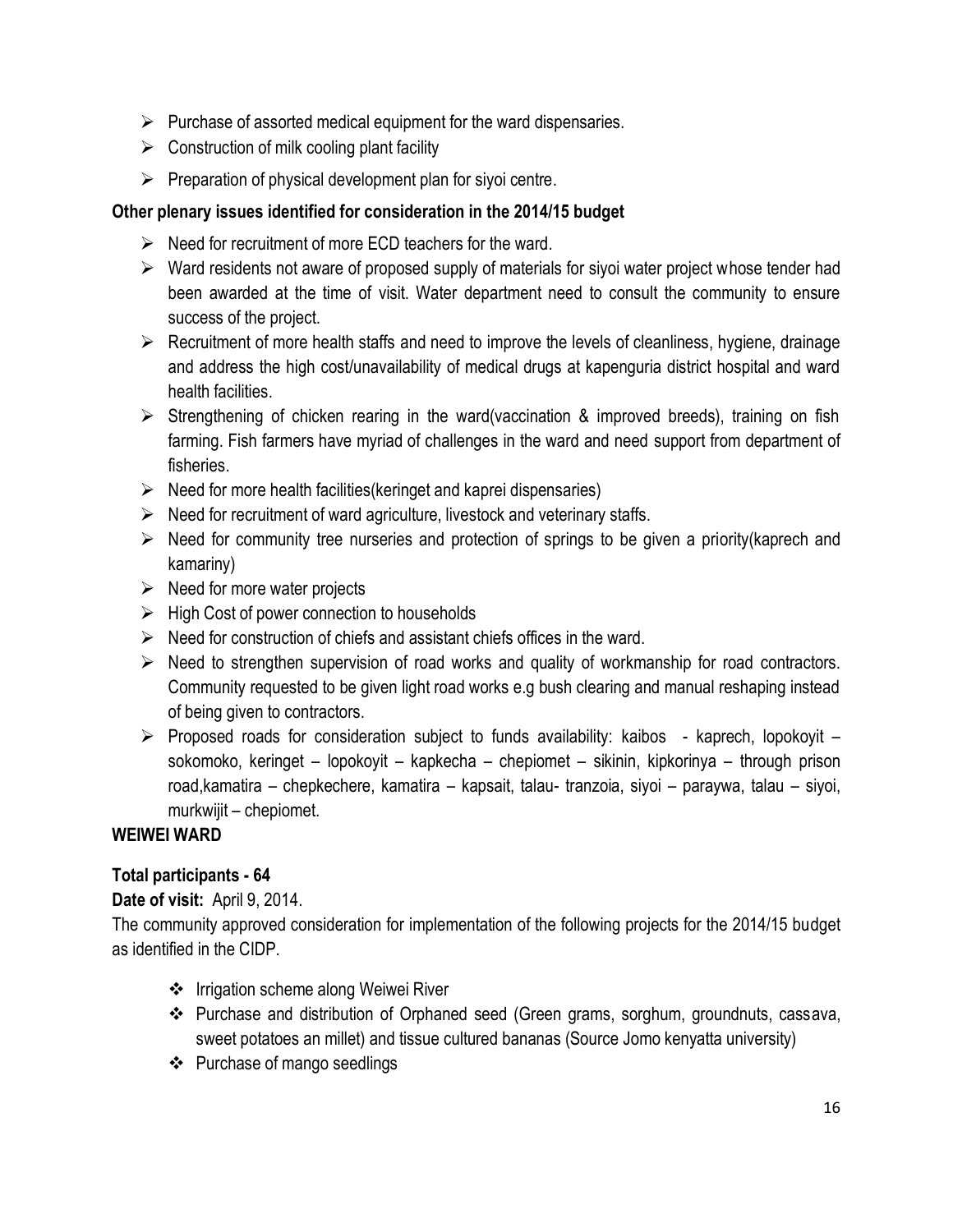- Construction of two ECD classrooms, toilets, kitchen an water tanks at Marr and Sangat
- Tamkal water supply project (ongoing) and Toghomo water supply
- Drilling of one borehole at (Korelach and Poto)
- Fencing of Sigor market and landscaping (ongoing)
- Upgrading of boreholes (Sawil, Chepkoen and korelach) to solar powered status.
- The roads proposed were Kasitieng Chepsurm-akiriamet, Weiwei Takar, Weiwei Lotongot – Akule, Weiwei – Tamkal - Solion-Tapach (Ongoing), Paroo-Kakachawa-Kokwososion road, Soka-iyon road
- Construct cattle dips at Solion and Paroo and renovate Wakor cattle dip
- In Health sector, participants proposed maternity ward construction at Wakor, renovation of Takar dispensary and upgrading of Tamkal to modern health centre
- Construction of Takar dispensary centre and Staff houses at Kokwotendwo (ongoing) and **Onoch**
- Construction of Theatre at Sigor Health center

- Provide market development funds and access
- Purchase and distribution of onion seedlings (that favours the upper side of Weiwei wards) and introduce emerging crops <Aloe vera> seeds
- \* In order to foster food sustainability all over the ward, proposal was made for extension of irrigation schemes to river basins areas at Kewamui and Pless.
- Central water distribution
- Upgrade of existing mango breed seedlings to increase on production and subsequently product price
- Tree nurseries(at Ptalm, Solion, Kokwososion and Kokotndwe) for promotion of forestation and also enact and enforce laws to address deforestation problem at water catchment areas
- $\div$  Deforestation problem law enforcement
- Mango processing plant at Sigor
- Renovation of boreholes Tirakwo ,Marich and ,Chepkoghin)
- Water filtration plant (re-piping of water system to Sigor Center)
- \* Introduction of new farming practices -purchase of fingerlings and training on fishing.
- Need for more extension officers since the area is vast
- There is need for capacity building among the residents on livestock keeping to equip them with new livestock keeping trends and practices
- Further construction of cattle dips Endow, Kasetiang and renovation of Tamkal cattle dips to ease access to cattle dip services.
- Construction of Solion dispensary

## **MASOL WARD (Nyangaita center)**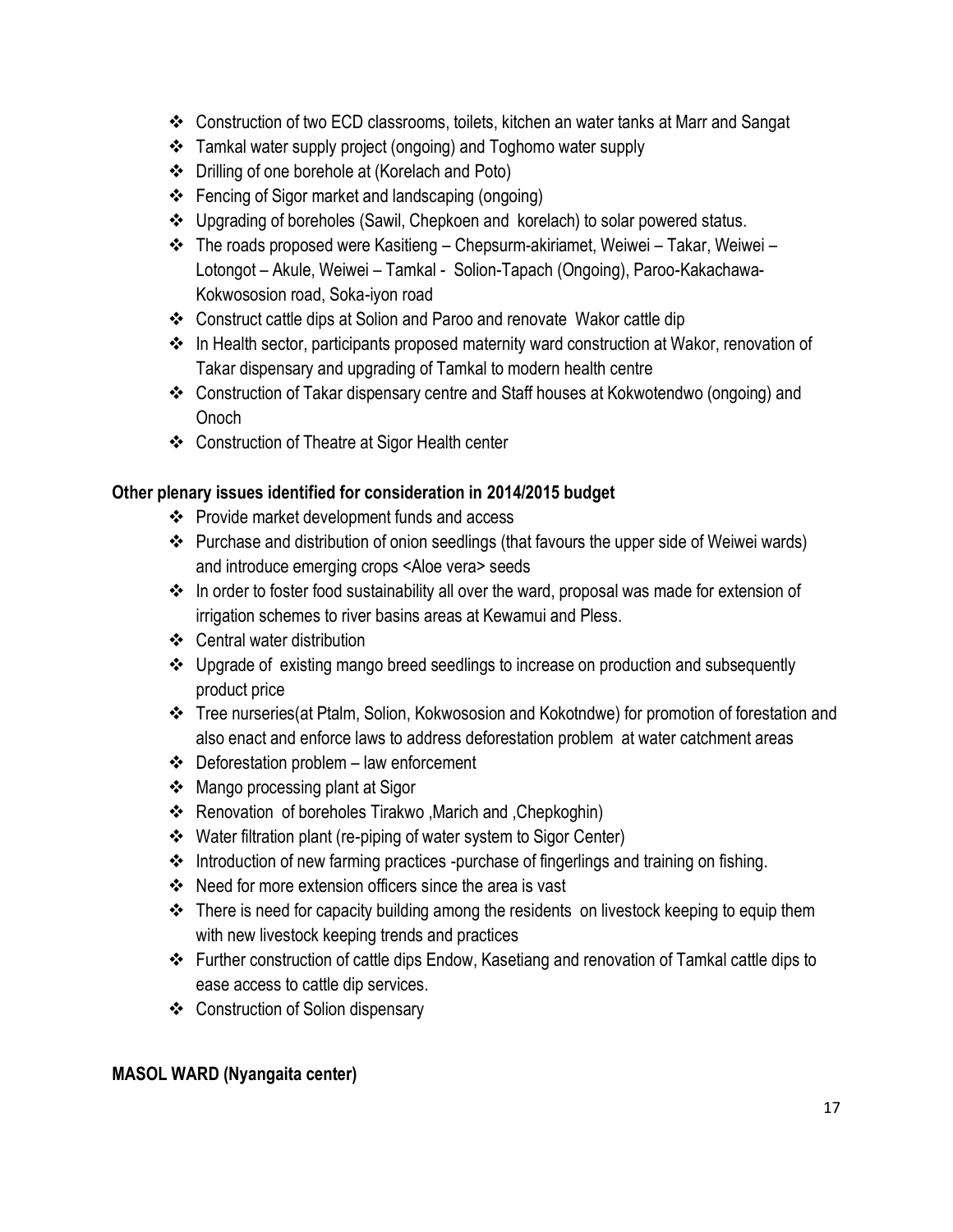## **Total participants - 113 Date of visit:** April 7, 2014

The community approved consideration for implementation of the following projects for the 2014/15 budget as identified in the CIDP.

- Provision of seeds for orphan crops that can be cultivated in the area (Green grams, sorghum, groundnuts, cassava, sweet potatoes and millet)
- Purchase of tractors plus planters, trailers, harrow and a mobile driers for cultivation of farm (available to whole county)
- Participants proposed Natoltol basin along Kerio river and Amolem basin along Weiwei river be put into consideration for irrigation
- Construct boreholes in Surpen, Kokwokochi, upgrade Pelpel, Cheptamas and Nyangaita to solar powered status. Also sand dams to be constructed in Arror, Cheptamas and Nyangaita.
- The following health centers were proposed for upgrading; Nyangaita and Takaiwa health centers and renovation of Ptiki and install a maternity and laboratory facilties.
- $\cdot$  Roads earmarked for construction during forth coming financial year are Weiwei Lotongot Akule road, Kasetiang – Akiriamet road Nyangaita – Aror – Chepwaita, Chesta – Simpol and Lomut – Kopose – Kiwawa.
- Footbridges to be constructed in Surumpen, Sawakituk and Pelpel
- Construction of ECD classrooms, toilets, kitchen and water tank at Akiriamet and Nyangaita
- $\div$  Promote better camel keeping practices

## **Other plenary issues identified for consideration in 2014/2015 budget**

- Further plans for irrigation are to consider other basins like Takaiwa and Adoketiapolon both are along Kerio river.
- $\div$  To cater for small scale farmers, proposition to purchase generators for irrigation was made <based on success of similar projects by other development partners>.
- Construct a cultural center at Nyangaita center
- $\cdot \cdot$  Investment in modern beehives and bee farming practices
- Facilitate extension services to farmers on better camel keeping practices (disease control, deworming , and introduction of better camel breeds that produce more milk)

## **KODICH WARD**

## **Total participants - 121**

## **Date of visit: March 31, 2014**

The community approved consideration for implementation of the following projects for the 2014/15 budget as identified in the CIDP.

Purchase of farm machinery; tractors, trailers, planter, harrow and mobile driers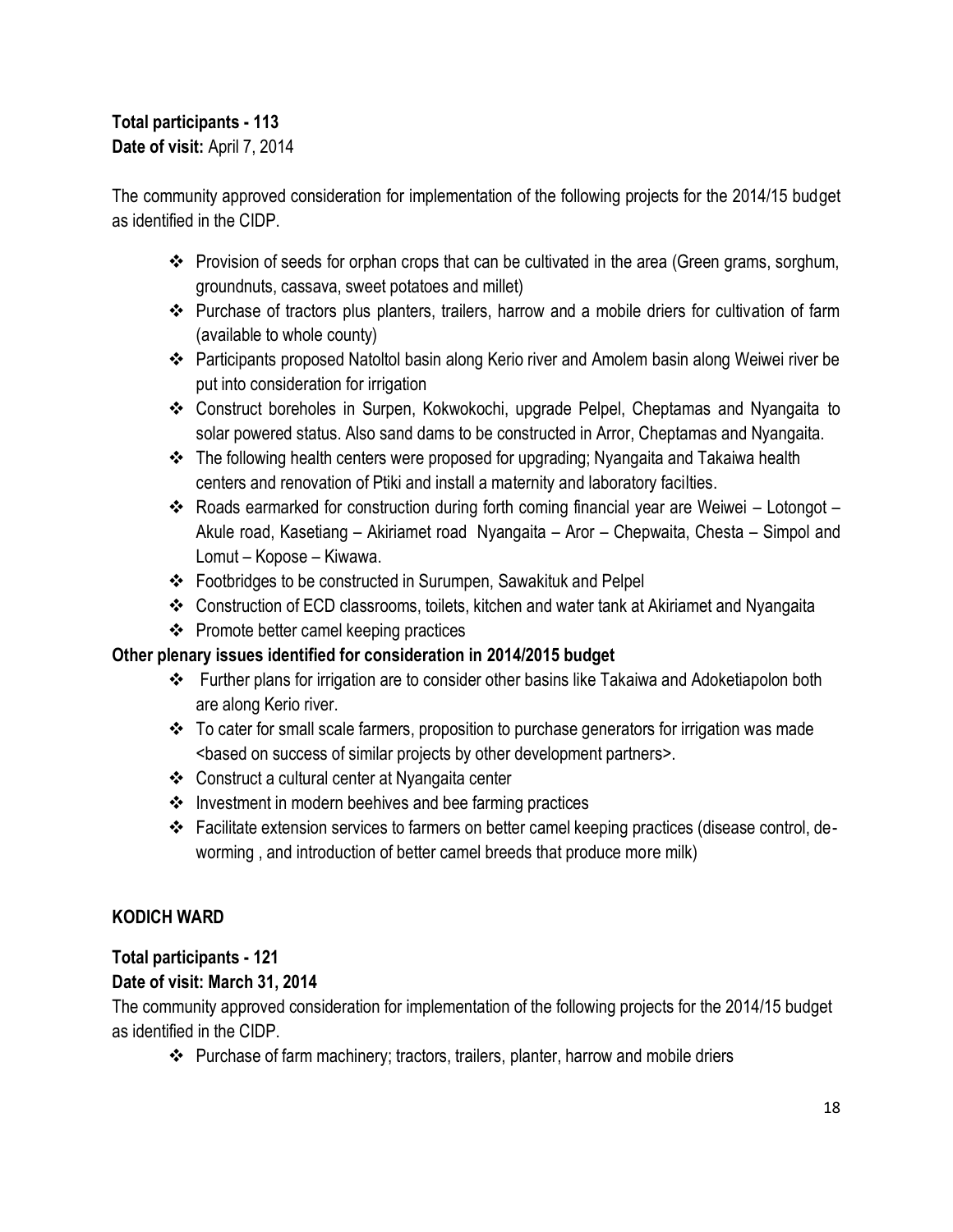- Purchase and distribution of green grams, sorghum, groundnuts, cassava, sweet potatoes and millet
- Construction of ECD classrooms, toilets, kitchen and water tank at Kalemngorok and **Chematochor**
- Drilling of boreholes in Lokilelan and Reretiang, upgrading of Kalas and Kodich boarding primary boreholes to be solar powered and construction of sand dam at Lokichar.
- Construction of cattle dips at Nakwtjit and Lokichar
- Participants decided to have upgrading of Orolwo and Koelet dispensaries to status of modern health centers and renovation of Cherangan and Kodich dispensary.
- Opening up of new adjudication sections in Kodich center
- Roads proposed for construction were Kacheliba cherangany road, Karameri Katopoten road, Nakurapo – Orolwo road
- Put up Honey processing facilities in the ward

## **KAPENGURIA WARD**

## **Total participants – 95**

## **Date of visit:** March 24, 2014

The community approved consideration for implementation of the following projects for the 2014/15 budget as identified in the CIDP.

## **Development projects for Kapenguria ward 2014/2015**

- \* Purchase and distribution of orphaned seeds sorghum, green grams, millet and sweet potatoes
- Purchase of tractors, trailers, harrows, planters and mobile driers
- Construction of MTC, doctors' plaza, theatre.
- Construction of Kaibos gravity water supply and kapenguria water supply
- Construction of Sebit Sina Kapsait road, repair of Kamatira Kapsait road, and a bridge in Ndulele

- $\cdot$  There is need in the county government to put in place proper structures to facilitate access to certified seeds, and also provision of information to farmers on better agricultural practices.
- Need for livestock related diseases vaccination and mitigation. Schedule vaccination duration to enhance complete coverage of livestock
- Need for structures for waste collection and refuse disposal.
- Quality of the end product (roads done are of poor quality)
- Participants felt allocation to the Roads docket is insufficient
- \* The previous roads that were already tendered or were W.I.P need to be monitored to avoid stalling of projects.
- The bridge at Sioi status is in question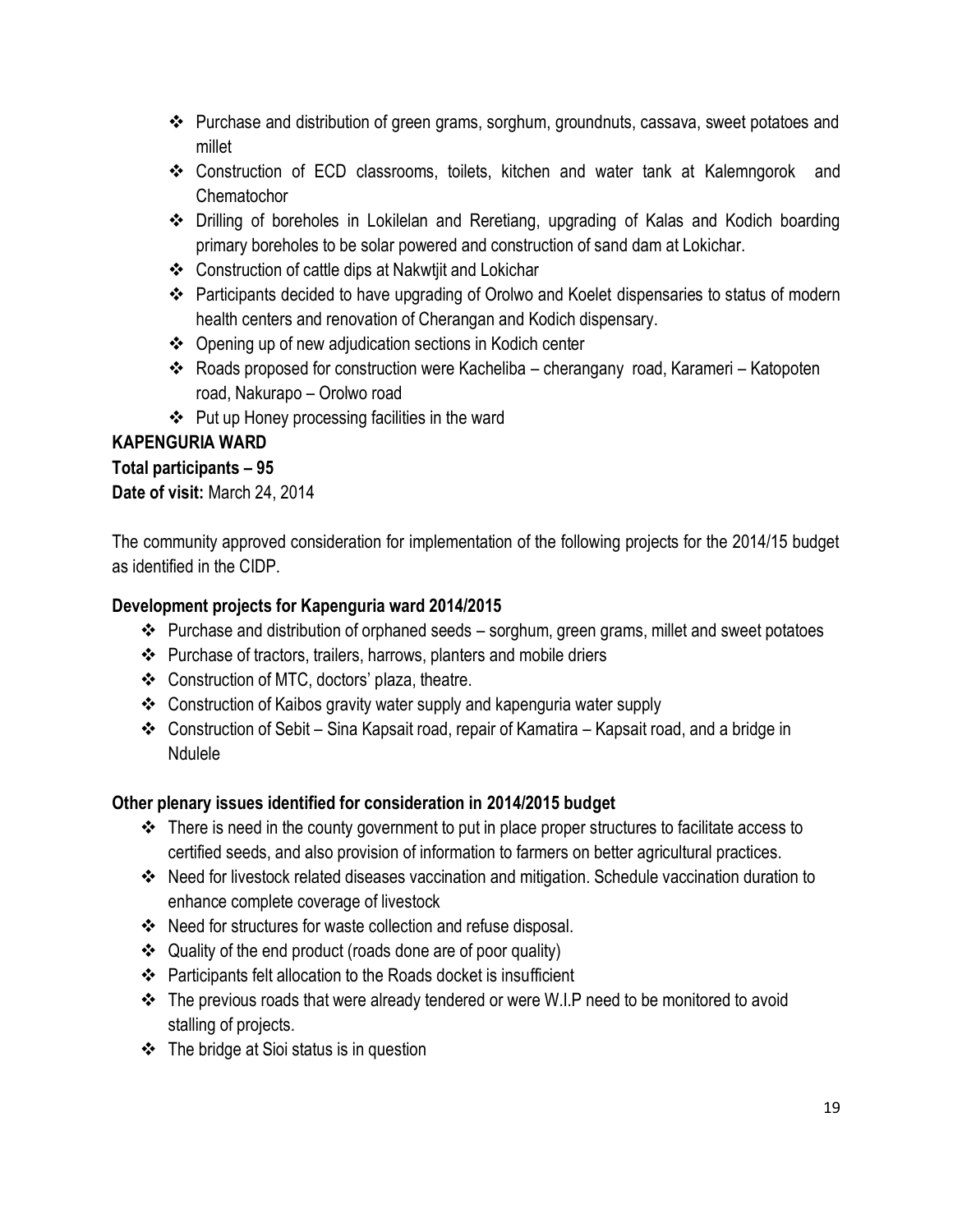- \* Need for stone pitching on feeder water ways (to avoid spill over water to roads during rainy season).
- Construction of a modern slaughter house facility
- Gravity water at kariongopus water project to serve more residents
- \* Train farmers on new farming practices such as keeping fish, and facilitate incentives to adopt the same. Also cross breeding of indigenous livestock to foster productivity
- Provision of cash transfers/ social assistance fund for the elderly and also the disadvantaged (orphans and widows)

## **SOOK WARD**

## **Total participants - 108**

## **Date of visit:** March 25, 2014

The community approved consideration for implementation of the following projects for the 2014/15 budget as identified in the CIDP.

## **Development projects for Sook ward 2014/2015**

- $\div$  Purchase of orphaned seeds (green, grams, sorghum, groundnuts, cassava, sweet potatoes and millet) also purchase and distribution of Avocado seedlings
- $\div$  Purchase of farm machinery (10 tractors, 2 trailers, 1 planter, I harrow and 4 mobile driers)
- Drilling of boreholes at Tanugh and upgrading of two boreholes in chepnyal
- Construction of a maternity ward (Embough), staff houses (Embough) and upgrading of Tamugh health center into a model health center also renovation of Toplolim
- Construction of two ECD classrooms, toilets, kitchen and water tank at Kapkures and Kamol
- Construction of roads Ortum Cekomos Sopir Simat ,Tanugh Pcholpogh –Empokech road and Ortum – Kapara - Tosikiroi

- Feasibility study of Mtello water project was positive, else need for consideration in the future plans.
- $\cdot \cdot$  Enabo water project which supplies water to 10 schools, 5 trading centers and dispensaries was not considered in the budget allocation.
- As the centers grow up the population around should put up plans for disposal of refuse
- $\div$  The distance travelled to access basic medical services is overwhelming and in some instances they are faced with challenges related to drugs shortage
- \* Need to fully equip the health centers with laboratories and deploy technicians to facilitate effective treatment.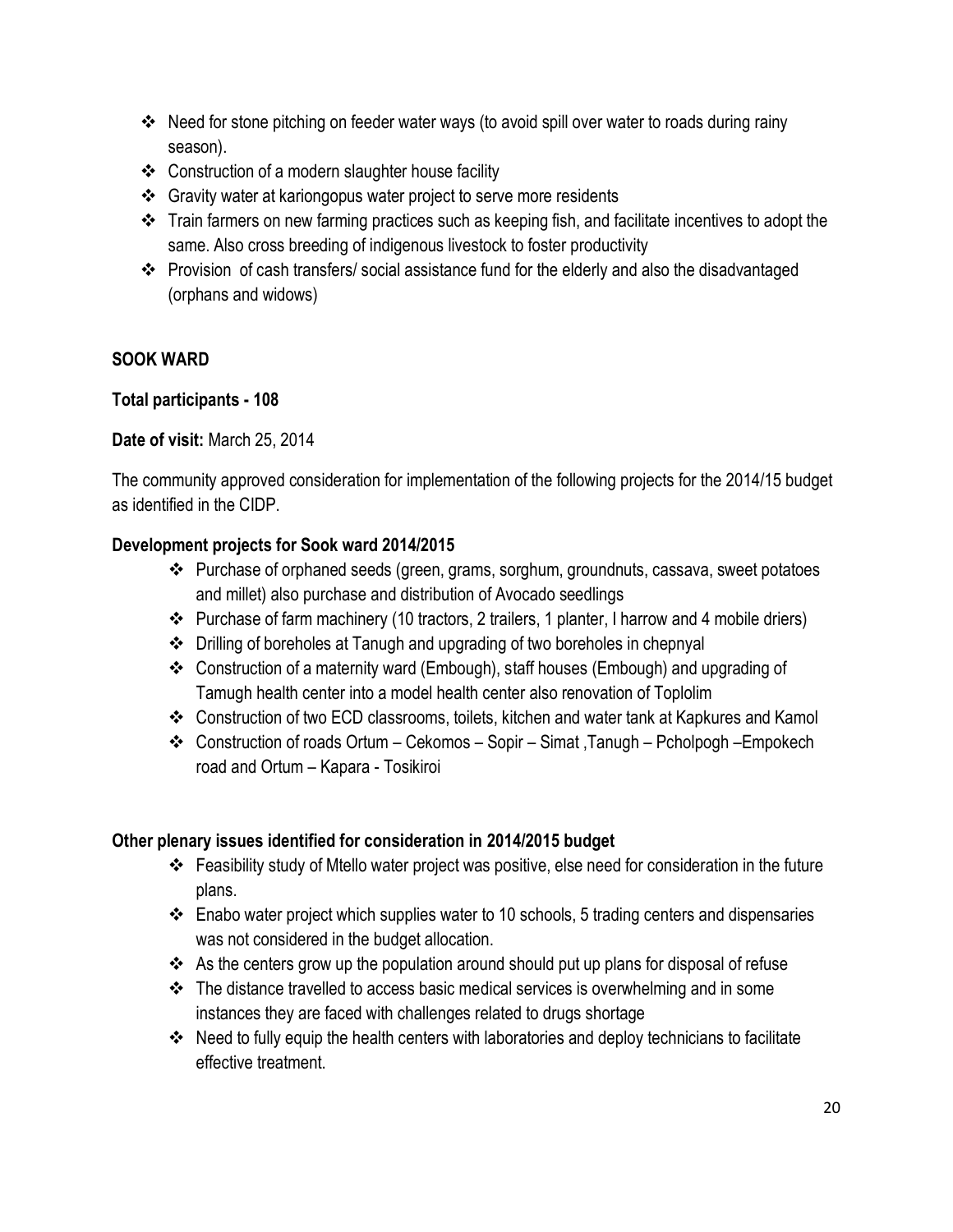- River Tumol bridge need repair
- Bridges constructed are below par (low standard)

## **CHEPARERIA WARD**

**Total participants - 89**

**Date of visit:** March 25, 2014

## **Development projects for Chepareria ward 2014/2015**

- \* Purchase and distribution of orphaned seeds, mango seeds and purchase of farm machinery (serve whole county)
- Construction of new cattle dip at Cheptiangwa, Korrelach(Aker)
- Construction of Kayemit sub-surfacedam
- Construction of ECD classrooms, toilets, kitchen and water tank at Chesoywo and one at (Tukumo or Chepukat or senetwo or Korellach or Chepturnguny or Cheptiangwa or Kaikai)
- Construction and repairs of roads; Chepkobegh Nakwijit, Chepareria Ptoyo, Chepareria kapchemogen, chebkobeh – Subukwo and chepkorniswo – Sina roads
- $\triangleleft$  Muruny Chepareria water supply
- \* Purchase and installation of mango pulping equipment, construction of kotney coffee factory, livestock sale yard and livestock office

- Capacity building training on horticulture and conservation
- Soil conservation at cheptapesha,pertom,chepturnguny,kapkitony,priokwo and putting up of a tree nusery at chemoroy and ririmpoi
- $\div$  Need machines that grinds grass and maize stalk
- Construction of cereal store at Chepkopegh
- ❖ Irrigation scheme at Rekeret, cheptuyis, poroswo, murombus
- Introduction of fish farming, and improvement of livestock breeds (Sahiwal, rams and bulk goat) also promotion of poultry farming
- Introduction of Mango seedling at Cheptiangwa
- \* Kosulol-Chepareria water supply, expansion of muruny water project and renovation of cheptoruk and ririmpoi intake.
- \* Need of Social hall, car parks, security lights, sewer system stadium and archives within Kipkomo at chepareria town
- Sand harvesting at sion,Kalopot and Kwalongar, communities within the sand harvesting to form cooperatives to benefit from the product.
- \* Foster forest conservation, Tourism (through partnership with KWS)
- Construction of cultural centre at Kapsekero location and Jua-kali at Chepkopegh trading centre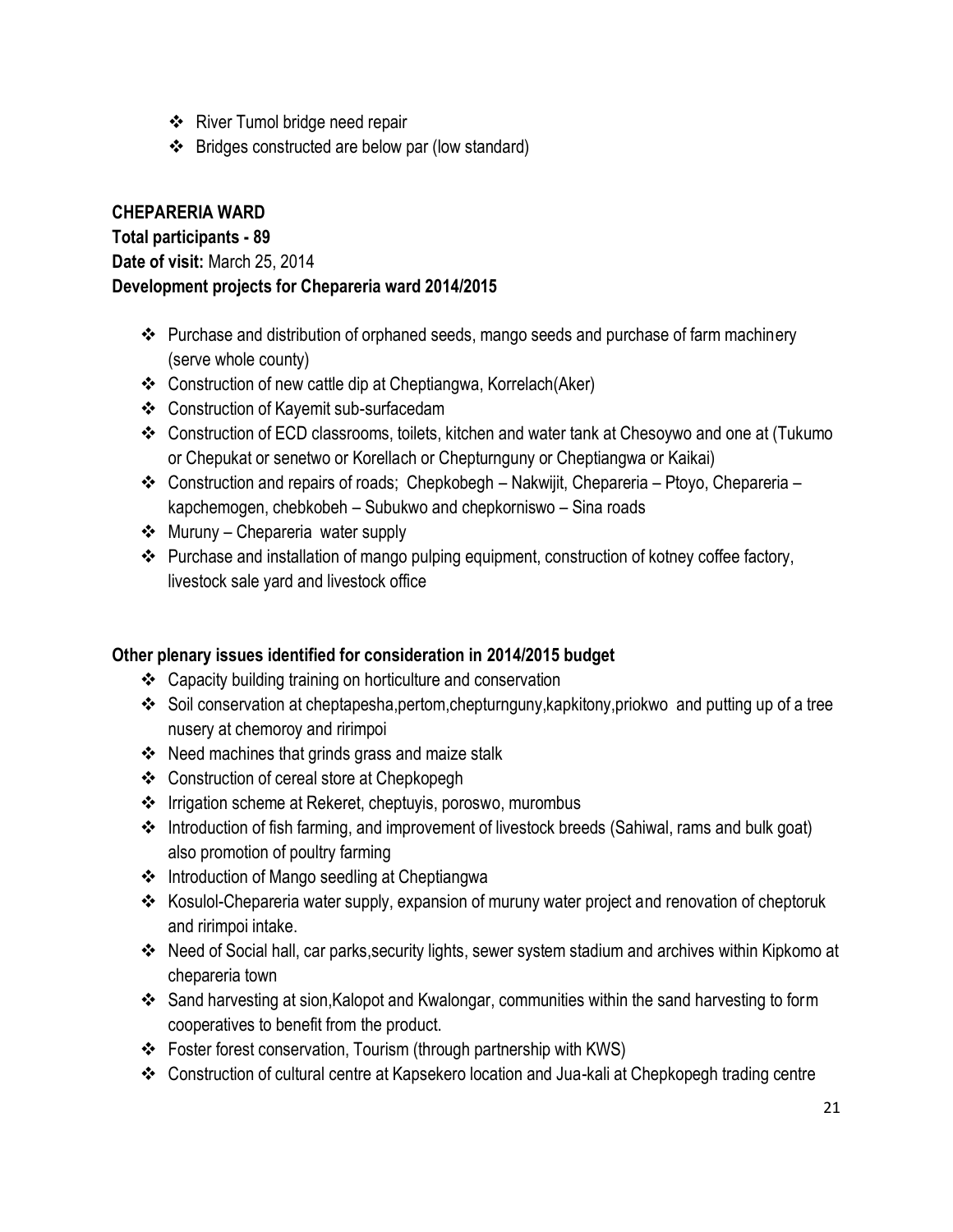## **SUAM WARD**

**Total participants - 83**

**Date of visit:** April 2, 2014

## **Development projects for Suam ward 2014/2015**

- Construction of ECD classrooms, toilets, kitchen an water tanks
- \* Purchase of farm machinery; Tractors, planters, trailers, harrow and mobile driers
- Construction of dispensary staff houses at Muerbong (ongoing) and equipping of Kacheliba hospital with an ambulance and blood bank facility
- $\cdot \cdot$  To improve the road infrastructure, Kacheliba Moruebong and kacheliba Longorkan roads, also footbridges at Kwalopeyok(Chemsuk) and Koason (Kedengan) were proposed for construction
- Construction of boreholes at Kapeta and Kalemngole

#### **Other plenary issues identified for consideration in 2014/2015 budget**

 Due to scarcity of water in the ward, residents proposed further boreholes be constructed at Angamit, Kasumit and Lochurumoi when funds are available.

## **RIWO WARD (KONGELAI)**

**Total participants - 122 Date of visit 8th April 2014** 

#### **Development projects for Riwo ward 2014/2015**

- \* Purchase and distribution of drought resistant variety of crops (sorghum, green grams, groundnuts, sweet potatoes and cassava)
- Tartar-serewo water supply project
- Drilling of two boreholes at (Lodupup and Sawayan and limangole),upgrading of boreholes at (Kongelai, Serewo, Pkerel, Chepkaram, Chemulunjo) and construction of sand dams at (Cheptaiget, Chewir, Sywo, Nachechet, Akerr)
- Construction of new staff houses at Miskwony health center, renovation of lodupup dispensary, upgrading of Nachachet to Modern health center and construction of maternity ward at Pole dispensary
- Construction of ECD classrooms, toilets, kitchen and water tank at Lokuyi.
- ❖ Priorities for road are;
	- $\checkmark$  Kaywalangor Simatwo roads
	- $\checkmark$  Kitelakapel Lomusuho roads
	- $\checkmark$  Loywokor Lokna roads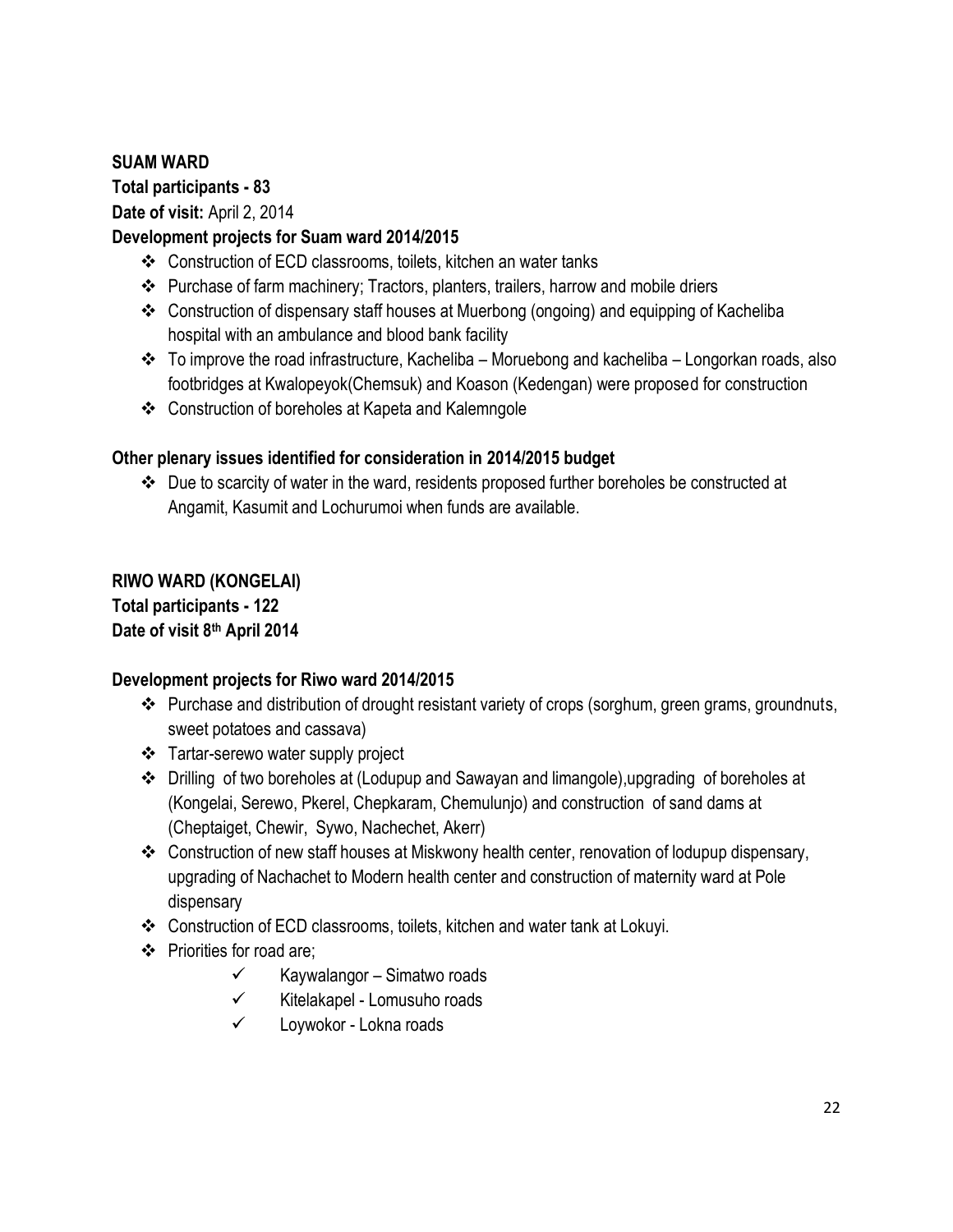- \* Purchase and distribution of quality seeds and seedlings including new varieties that do well around – Water melon seedlings
- Need for demonstration farm, trade shows of farm produce and seedlings
- Proposed use of Suam river water for irrigation and training of farmers on better irrigation practices
- Need for intervention of maize necrotic disease, control of termite infestation of crops
- There is inadequacy of livestock, agricultural and veterinary field officers to facilitate extension services in the ward.
- ❖ Need for tree nurseries
- Poultry farming (commercializing incubation of chicks)
- \* Increase the number of days for vaccination (at least 3 days) to enhance complete coverage of the ward owing to its size.
- $\div$  Repair of more existing cattle crushes
- \* Request for PPR vaccination and new cattle diseases and anti-rabies for dogs
- Address leech issue affecting livestock
- Determination of refuse disposal site at kongelai trading center

## **KIWAWA WARD**

**Total participants - 203 Date of visit:** April 3, 2014

## **Development projects for Kiwawa ward 2014/2015**

- \* Purchase of farm machinery; Tractors, planters, mobile driers, trailers and harrow, also purchase and distribution of orphaned seeds
- Renovation of dips at Kamila (sincholo) and Kiwawa (kiwawa s/loc) and construction of permanent cattle crushes at Natemeri sublocation and Kitundich (Chelopoy)
- Upgrading of Kauriong dispensary to a model health center, renovation of Kiwawa dispensary construction of staff houses
- Residents proposed roads Komerimeri road Kiwawa, Cheplopoy –Tarakit road, Nangolesinyon Kalondene road and foot bridges at Kauriong and Kamila
- Construction of ECD classrooms, toilets, kitchen and water tanks at Sitoto and Wasat
- Drilling of boreholes at Katuda, Moinoi-Lopet and sitoto and construction of sandams at Loburin (katunda) and Kiwawa to reduce shortage of water within the environs.

- Need for construction of more dispensaries at Kases, Wasat and Chelopoy in order to bring medical services closer to more residents.
- Market construction at Kamila center to foster trade
- To improve school enrolment, residents proposed further ECD centers be constructed at Kafuda and Kases when additional funds are available.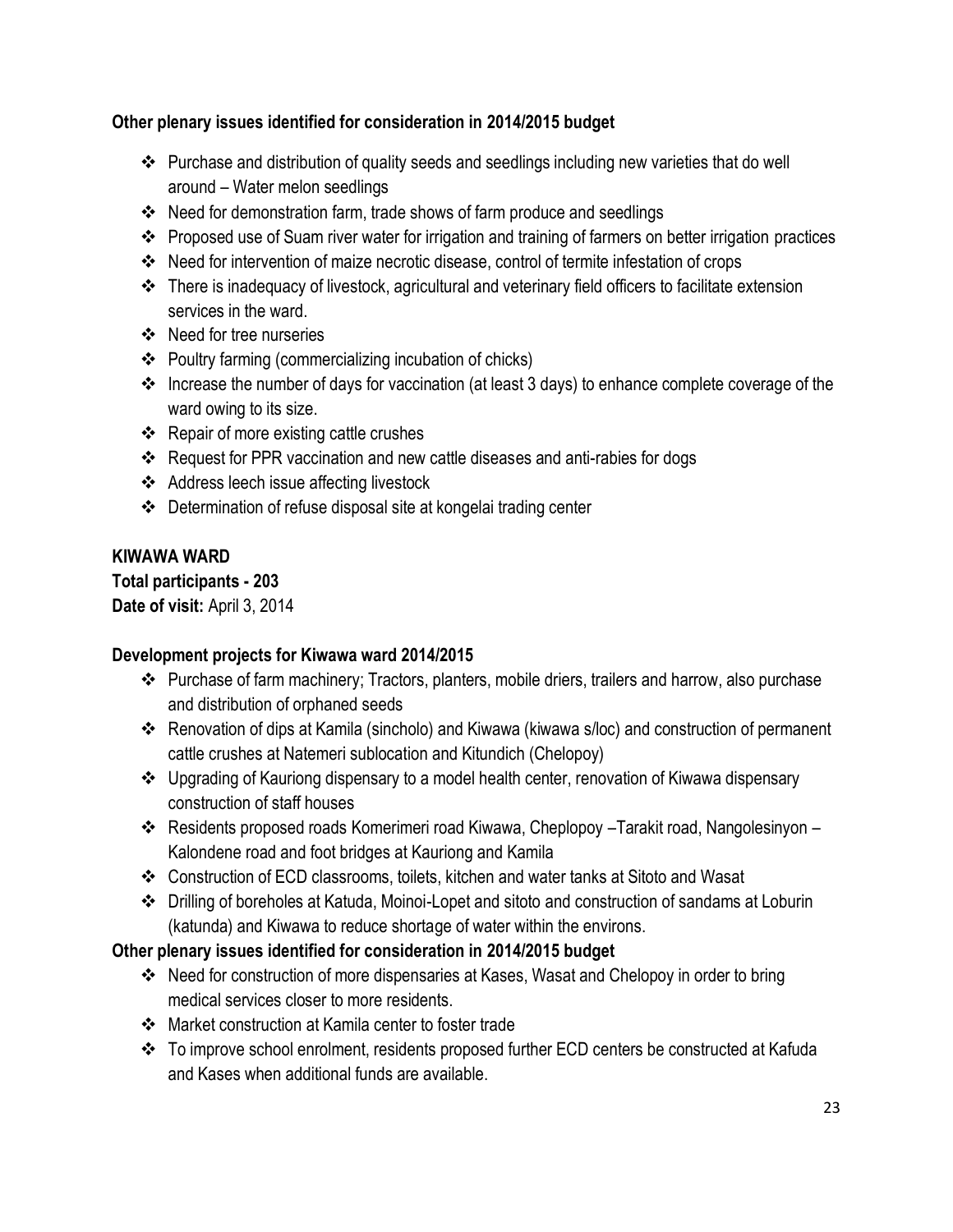## **KAPCHOK WARD Total participants - 116 Date of visit:** April 1, 2014

#### **Development projects for Kapchok ward 2014/2015**

- \* Purchase of farm machinery; tractors trailers, planter, harrow and mobile driers also purchase and distribution of orphan seeds
- Construction of a cattle dip at Kawolok and permanent cattle crush at Konyao
- Construction of a cattle dip at Kawolok, Konyao, Napitivo
- $\clubsuit$  Construction of ECD class rooms toilets, kitchen water tank at Tuwit and Kales Junction
- Construction of staff houses at Ngotut dispensary, upgrading of one health center at Konyao center to a modern health center and renovation of one health center at Konyao center

#### **Other plenary issues identified for consideration in 2014/2015 budget**

- Need for more veterinary officers at Losam and Kapchok sublocations
- Roads**:** 
	- $\checkmark$  Kalukuna Kaples Kopotir Tulwit Kongoletyang feeder road
	- $\checkmark$  Kopeyon Pizza Mading feeder road
	- $\checkmark$  Ngotut Kasukuroi –Kawolok feeder road
	- $\checkmark$  Losam Koedai feeder road
	- $\checkmark$  Losam Chepongos feeder road
	- $\checkmark$  Konyao Rock valley primary school
- Construction of more a cattle dips at Konyao, Napitivo to enable more livestock access to services

## **BATEI WARD**

**Total participants - 48 Date of visit:** March 26, 2014

#### **Development projects for Batei ward 2014/2015**

- Construct a borehole at Morpus and water supplies at
- Ptarakon-Sina -Samich-Motokoron
- Ptarkong Chepchoi Kontarit
- Sondany-kerelwa-ortum-sobukwo
- Upgrade Parua dispensaryto a modern health centre, renovate Kapchemoghen dispensary and construct staff houses at Kapkaremba dispensary
- Construction of ECD classrooms, toilets, kitchens and water tanks at Pusol and Chepsigor
- $\cdot \cdot$  The roads given priority for construction to improve the infrastructure network at the ward are;
	- o Ortum-kapara-tosikirio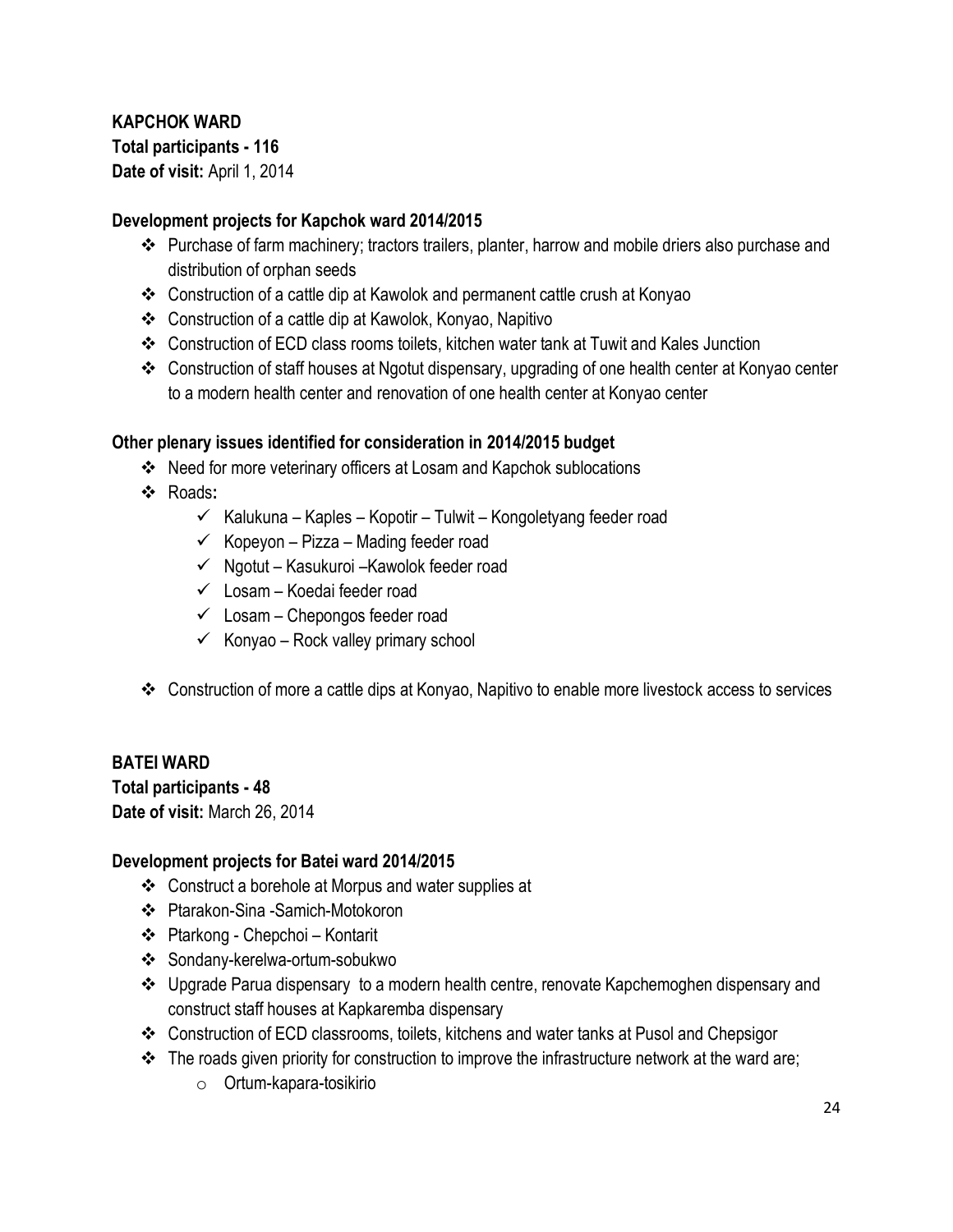- o Powon-sukul-chemusarer-chipogh
- o Kapkepot Chepropogh Kasiron

- Tree nursery at Ortum, kakawa, lalwa, kochiy, planget
- Cooperative at Ortum
- Build cattle dips in Kiriamet, Samor, Chepkayap, Samich, Kori-Poghon, Kapoghoitwo, Kaplelach,Rorok
- Need to access good quality breeds of livestock and trainings on good care
- ❖ Provide grass seeds
- Do soil assessment to determine grass varieties that favor the surrounding soil type.
- \* Need for construction of new dispensaries to enhance access to basic health facilities at:
	- o sobukwo
	- o Sebit
	- o Ptimorwo
	- o Torokit dispensary
	- o Kerelwa
- Other road prioritized for construction were;
	- $\circ$  Sebit Kapkeremba- Sina
	- o Kochiy- Putokowow-Tokorit
	- o Sebit-mukowo-cheptya
	- o Chepkoriong-samich-kaporowo

#### **Other plenary issues identified for consideration in 2014/2015 budget**

- ❖ Put in place a research farm at Cherangan
- Address accessibility to agricultural services by the locals (distribution of seeds, and the few tractors to be bought)
- $\cdot \cdot$  Utilization of available agricultural land Put up irrigation scheme in the budget plans
- The budget should incorporate plans to involve PWD in eradication of poverty
- $\cdot$  In place of crushes, the residents proposed the purchase and installation of spray race (automated device for spraying livestock) – this device have been in use in the past.

#### **Challenges**

- $\downarrow$  Transport means and high community expectations.
- $\frac{1}{2}$  Inadequate preparation and information gaps by county departments.
- $\ddot{\phantom{1}}$  Past priorities from the field not implemented created resistance from the public